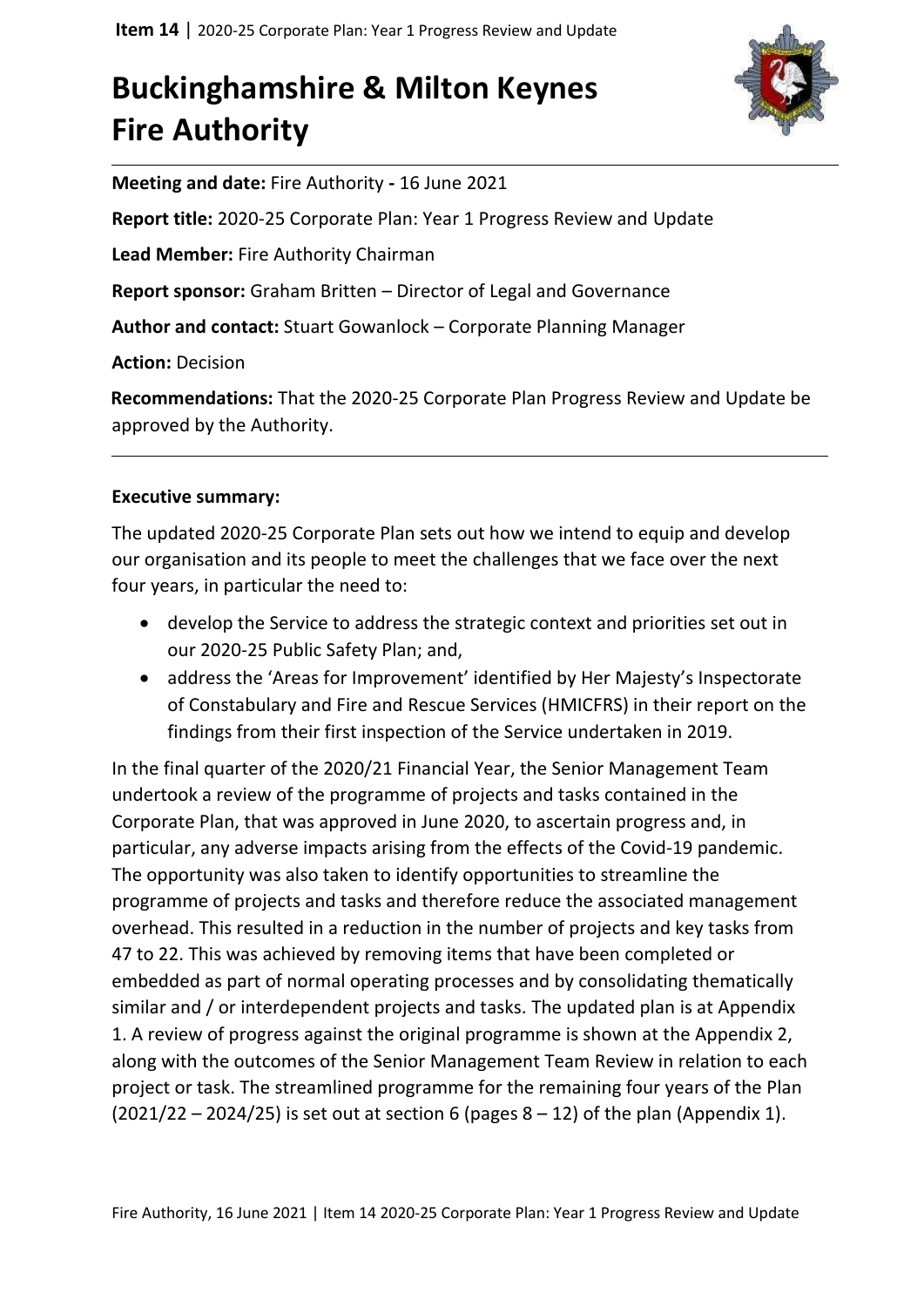## **Financial implications:**

Successful implementation of the plan is critical to the achievement of the Medium-Term Financial Plan.

## **Risk management:**

Alongside the Public Safety Plan and Medium-Term Financial Plan, the Corporate Plan sets out how the strategic risks facing the Authority over the period to March 2025 will be managed.

Risks to achieving the plan together with mitigating actions are identified at page 13 of the updated plan.

## **Legal implications:**

The Terms of Reference for the Authority require it to determine issues in respect of both the "Integrated Risk Management Plan and Action Plan" following recommendations from the Executive Committee.

## **Privacy and security implications:**

No privacy issues have been identified as a direct consequence of the updating of 2020-25 Corporate Plan itself. However, it does include activities designed to address future requirements in relation to these areas.

## **Duty to collaborate:**

The Policing and Crime Act 2017 introduced a statutory duty for emergency services to consider whether entering into a collaboration agreement with one or more other relevant emergency services in England could be in the interests of the efficiency or effectiveness of that Service and those other Services.

The new Corporate Plan has been aligned with the collaboration priorities agreed between the three Thames Valley Chief Fire Officers. It also identifies other areas in which collaboration opportunities with other blue light services and local resilience forum partners such as the NHS and local authorities are being pursued.

## **Health and safety implications:**

Some elements of the programme of activities set out in the Corporate Plan may have health and safety implications e.g. Public Safety Plan reviews of emergency services provision. Detailed assessments of any health and safety implications will be conducted within the scope of the individual projects and work streams.

## **Environmental implications:**

Environmental impact assessments of changes arising from implementation of changes specified in the Corporate Plan will be carried where required or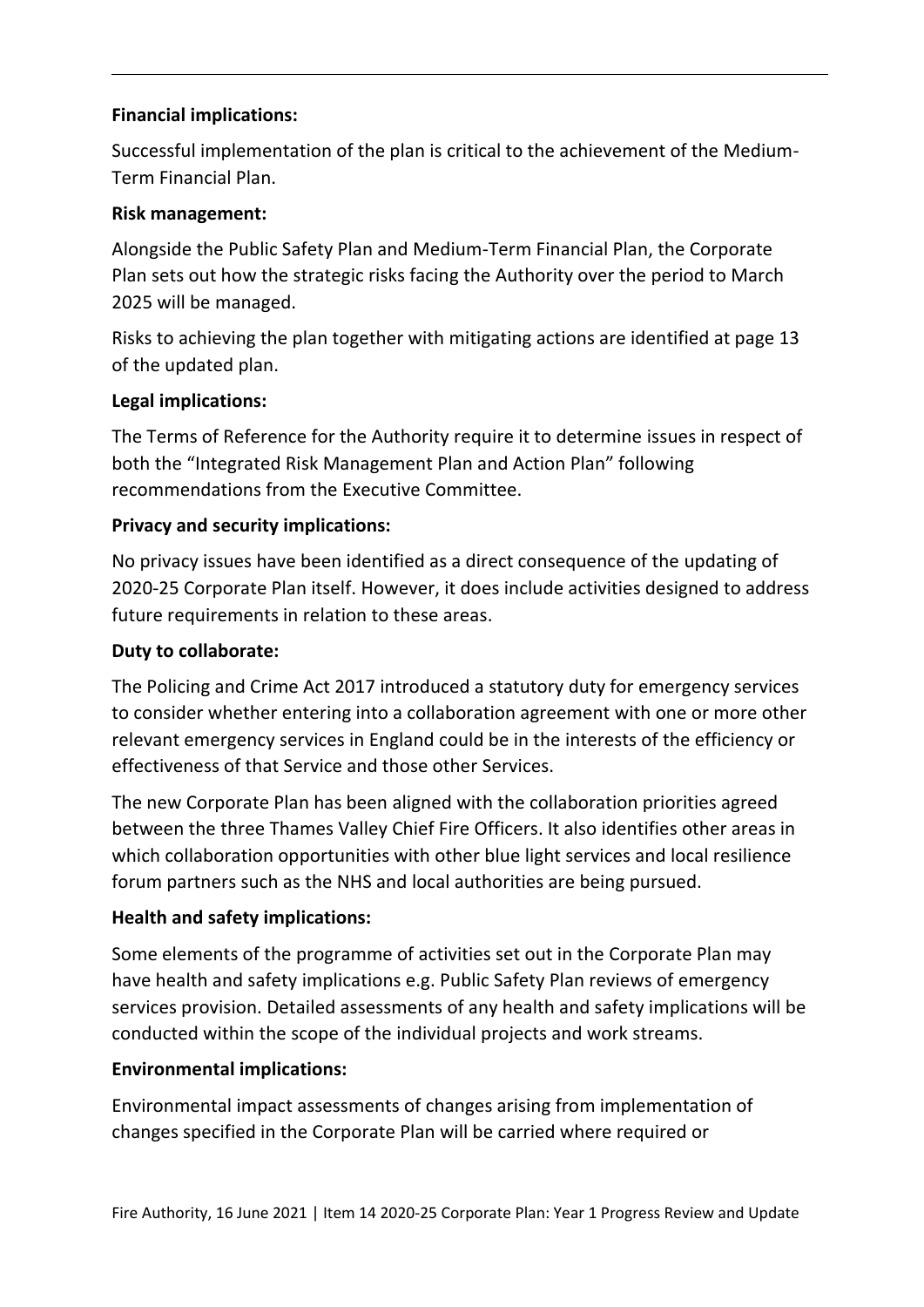appropriate. The 2020-25 Public Safety Plan requires that the Service "Continue to identify and act on opportunities to reduce our own carbon footprint".

## **Equality, diversity, and inclusion implications:**

No equality, diversity or inclusion issues have been identified as a direct consequence of the updating of 2020-25 Corporate Plan itself. However, it does include activities designed to address future requirements in relation to these areas.

## **Consultation and communication:**

Following workshops convened to obtain input from Service officers responsible for the delivery of the corporate plan, the updated plan has been reviewed by the following:

- the Business Transformation Board at its 29 April 2021 meeting;
- the Strategic Management Board at its 18 May 2021 meeting.

Following approval of the updated Plan by the Authority, it will be circulated to the Service Managers for cascading throughout the Service.

## **Background papers:**

The 2020-25 Corporate Plan schedules the key work programmes arising out of the 2020-25 Public Safety Plan which was approved by the Fire Authority at its 12 February 2020 meeting. At that meeting, the Fire Authority determined that the Chief Fire Officer be granted discretion to determine the sequencing and timing of the work required to further progress the approved proposals.

The updated 2020-25 Corporate Plan reflects the sequencing and timing agreed by the Chief Fire Officer for the specific projects and workstreams required to deliver the proposals and priorities set out in the 2020-25 Public Safety Plan.

The updated 2020-25 Corporate Plan supersedes the first version which was approved by the Authority on the 10 June 2020:

Corporate Plan - [Buckinghamshire Fire & Rescue Service](https://bucksfire.gov.uk/authority/corporate-plan/)

| <b>Appendix</b> | Title                          | <b>Protective Marking</b> |
|-----------------|--------------------------------|---------------------------|
|                 | Updated 2020-25 Corporate Plan | None                      |
|                 | Year 1 Progress Review         | None                      |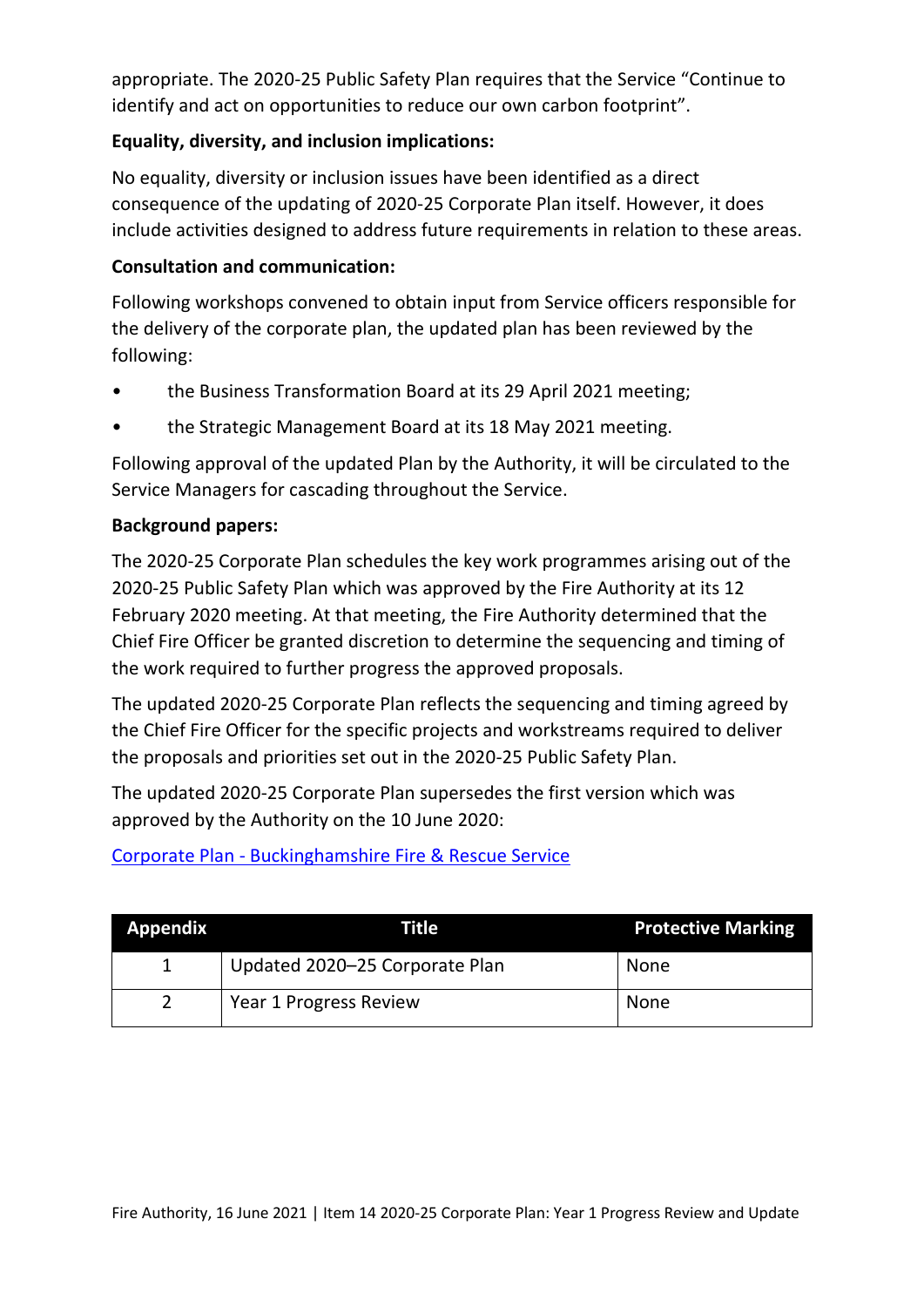**Appendix 1**



# **2020–2025 Corporate Plan Year 2 Update**

## **June 2021**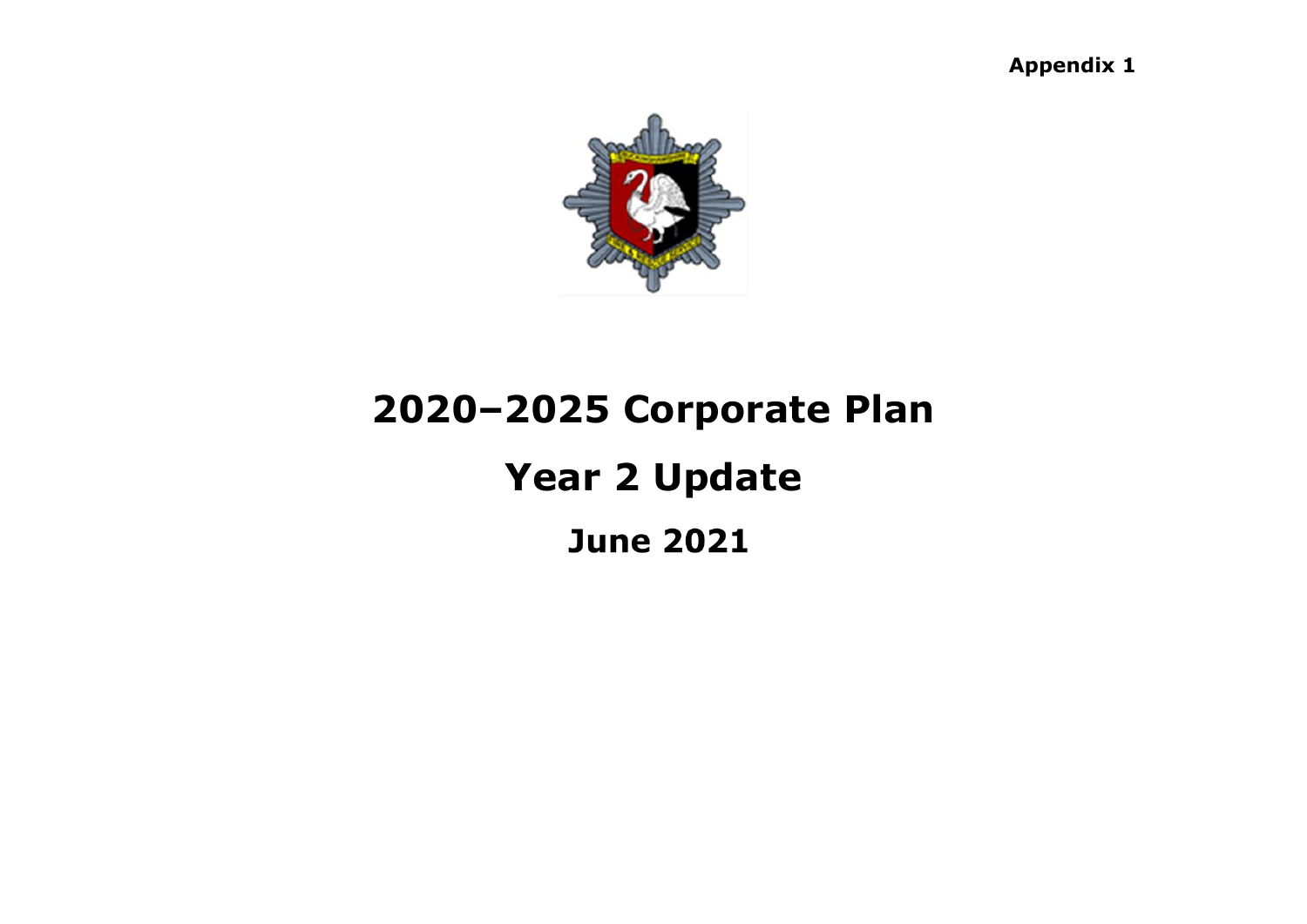| <b>Plan Contents</b>                                                   | Page           |
|------------------------------------------------------------------------|----------------|
| 1. Introduction                                                        | $\overline{2}$ |
| 2. Strategic context                                                   | 3              |
| 3. Planning Inputs                                                     | 5              |
| 4. Our Vision & Values                                                 | 6              |
| 5. Our Strategic Objectives, Enablers and Performance Outcome Measures | $\overline{7}$ |
| 6. Schedule of Key Projects and Tasks                                  | 8              |
| 7. Risk Management Plan                                                | 13             |
| 8. Plan Governance and Monitoring                                      | 14             |
| 2020-2025 Corporate Plan - Year 1 Progress Review                      | Appendix 2     |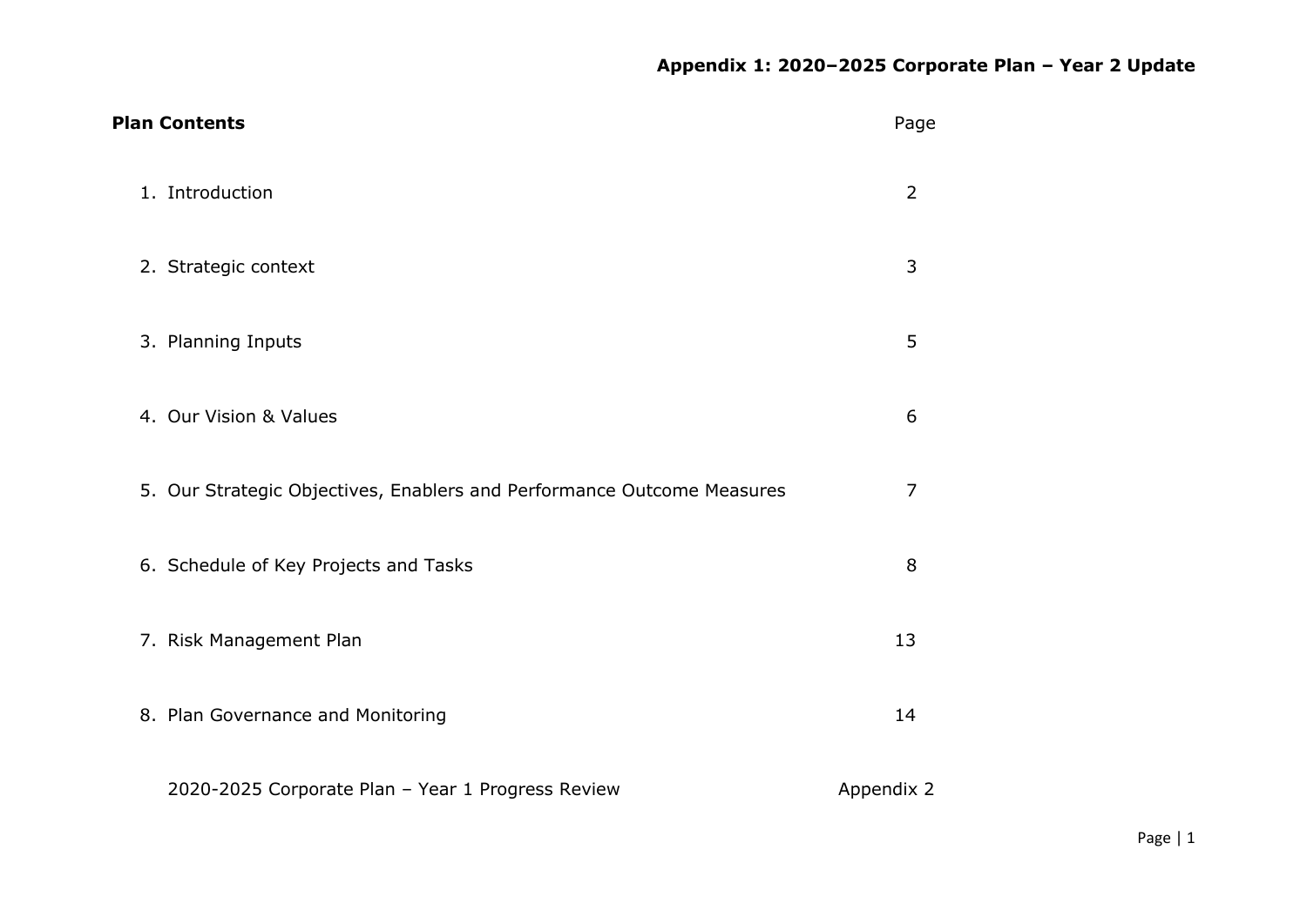#### **1. Introduction**

This document sets out how we intend to equip and develop our organisation and its people to meet the challenges that we face over the remaining four years of the 2020-2025 Corporate Plan and continue to make progress towards the achievement of our vision and strategic objectives. It also sets out the programme of work that will be needed to develop and implement the proposals approved by the Fire Authority following the outcomes of the public consultation on our 2020 - 2025 Public Safety Plan. These were:

| Infrastructure projects                                                                                         | <b>Population</b>                                                                                                                                                    | <b>Civil emergencies</b>                                                                                                           |
|-----------------------------------------------------------------------------------------------------------------|----------------------------------------------------------------------------------------------------------------------------------------------------------------------|------------------------------------------------------------------------------------------------------------------------------------|
| Consider temporary re-location of fire<br>appliances to reduce impact on emergency<br>response.                 | Consider changing current response to<br>automatic fire alarms policy, potentially<br>freeing up capacity to deal with an increase<br>in higher risk incident types. | Review current capacity and capabilities to<br>meet emerging risks in collaboration with<br>Local Resilience Forum partners.       |
| Review range of potential risks and identify<br>any additional training, equipment and<br>vehicle requirements. | Review station resourcing models.<br>Continue to improve our ability to target<br>and engage with vulnerable groups.                                                 | Continue to identify and act on<br>opportunities to reduce our own carbon<br>footprint by using electric vehicles, for<br>example. |
|                                                                                                                 |                                                                                                                                                                      |                                                                                                                                    |
| <b>Technology information and</b>                                                                               | <b>Workforce pressures</b>                                                                                                                                           | <b>Funding pressures</b>                                                                                                           |
| systems security                                                                                                | Continue to develop our approach to                                                                                                                                  | Review / optimise zero base approach to                                                                                            |
| Continue to improve resilience of                                                                               | workforce planning to inform recruitment                                                                                                                             | budgeting to ensure that the right amount                                                                                          |
| information and communication systems                                                                           | and staff development strategies.                                                                                                                                    | of money is being spent in the right areas.                                                                                        |
| via opportunities such as the Emergency                                                                         | Continue development and roll-out of more                                                                                                                            | Continue to pursue the case for relaxation                                                                                         |
| <b>Services Mobile Communications</b>                                                                           | flexible and innovative employment                                                                                                                                   | of the Government's Council Tax                                                                                                    |
| Programme (ESMCP).                                                                                              | opportunities to optimise recruitment and                                                                                                                            | referendum limits.                                                                                                                 |
| Assess, identify and resolve potential                                                                          | retention.                                                                                                                                                           |                                                                                                                                    |
| capability gaps in relation to emerging                                                                         | Align training strategy and priorities to                                                                                                                            | Consider withdrawing from some non-<br>statutory services to reduce costs.                                                         |
| information and systems security risks.                                                                         | meet future needs.                                                                                                                                                   |                                                                                                                                    |
|                                                                                                                 |                                                                                                                                                                      |                                                                                                                                    |
|                                                                                                                 | Continue to explore ways of supporting and                                                                                                                           |                                                                                                                                    |
|                                                                                                                 | enhancing the health and well-being of our                                                                                                                           |                                                                                                                                    |
|                                                                                                                 | staff as their life circumstances change.                                                                                                                            |                                                                                                                                    |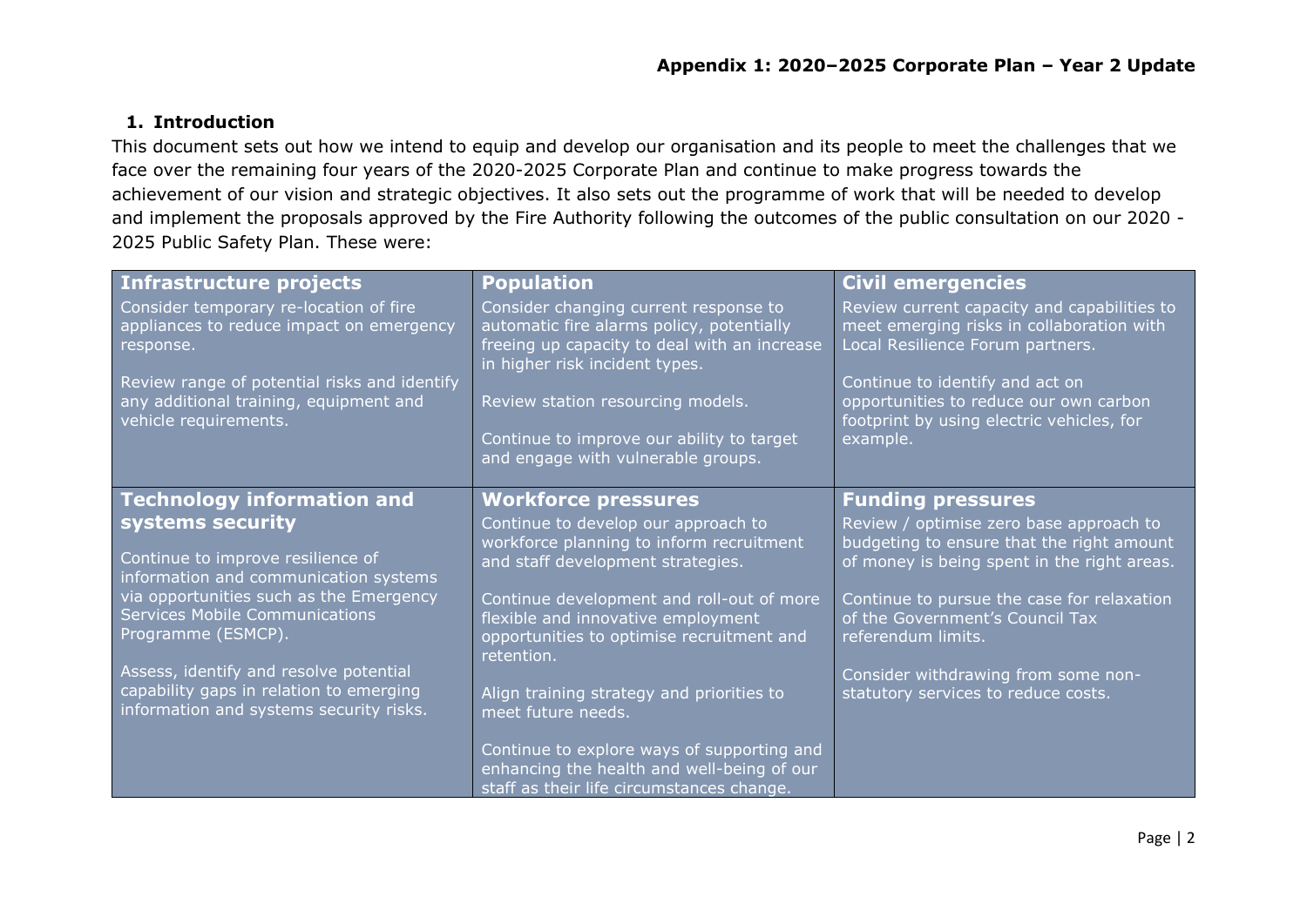## **2. Strategic Context**

The table below summarises the key strategic challenges identified and evaluated in the 2020 – 2025 Public Safety Plan.

| Infrastructure projects                                                                                                                                                                                                                       | <b>Population</b>                                                                                                                                                                                              | <b>Civil emergencies</b>                                                                                                 |
|-----------------------------------------------------------------------------------------------------------------------------------------------------------------------------------------------------------------------------------------------|----------------------------------------------------------------------------------------------------------------------------------------------------------------------------------------------------------------|--------------------------------------------------------------------------------------------------------------------------|
| Road closures during construction leading<br>to slower emergency response times.<br>On-site risks during construction such as<br>working at heights or depths.<br>New technical risks following project<br>completion such as tunnel rescues. | Potential for increases in all types of<br>emergency response.<br>Potential increase in accidental dwelling fire<br>injuries and fatalities particularly in<br>vulnerable groups such as the 80+ age<br>group. | Increase in frequency and / or severity of<br>incidents as a result of factors such as the<br>effects of climate change. |
| <b>Technology information and</b><br>systems security                                                                                                                                                                                         | <b>Workforce pressures</b>                                                                                                                                                                                     | <b>Funding pressures</b>                                                                                                 |
| Disruption to our ability to deliver<br>emergency response and other<br>services due to cyberattack.                                                                                                                                          | Maintenance of range or level of service to<br>the public due to staff retention and<br>recruitment challenges.                                                                                                | Insufficient funding to maintain current<br>range or level of service to the public.                                     |
| New risks arising from the introduction of<br>emerging technologies such as autonomous<br>vehicles, artificial intelligence, and robotics.                                                                                                    |                                                                                                                                                                                                                |                                                                                                                          |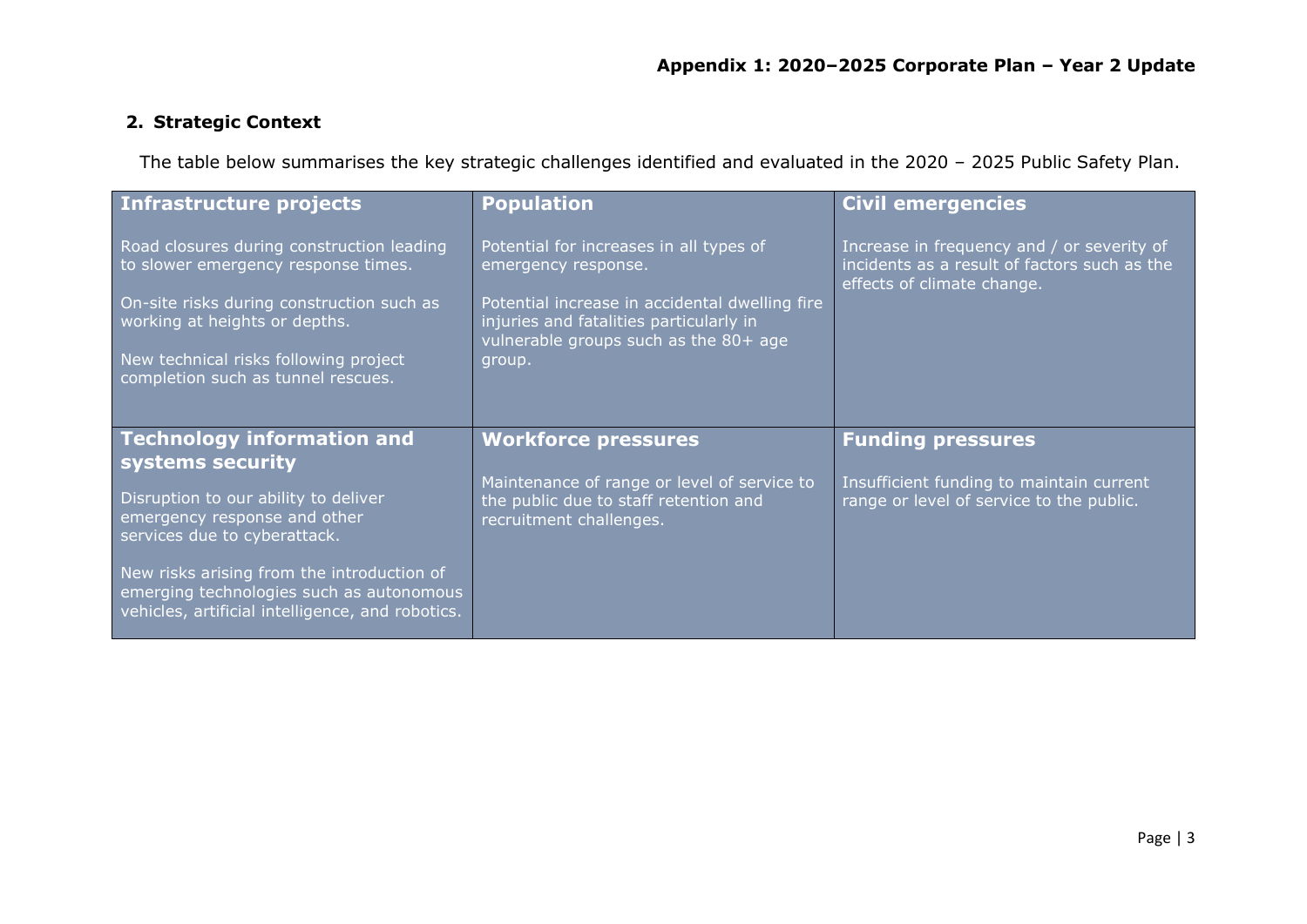#### **Financial Context**

In February 2021 the Authority approved the budget for 2021-22 (and indicative amounts for future years). The Medium-Term Financial Plan (MTFP) has been updated to reflect:

- Continuing uncertainty over future funding for firefighter pensions and the impact on entitlements of recent rulings that found the 2015 scheme to be discriminatory on grounds of age;
- The current and anticipated effect of economic disruption due to the Covid-19 pandemic on Council Tax and Business Rates revenue receipts;
- The pause in public sector pay increases for those earning more than £24,000 per annum during 2021/22 Financial Year;
- The allocation of funding to support the development of the Leadership and Management Framework (to improve effectiveness and provide development opportunities), address additional Health and Safety resourcing requirements to comply with Government guidance in relation to Covid-19 and, essential upgrades to ICT infrastructure.

The net effect of these factors means that the Authority will need to draw on its reserves over the lifetime of the Plan in order to achieve a balanced budget on an annual basis.

#### **MTFP Summary**

| <b>Medium Term Financial Plan</b>                      | 2020/21        | 2021/22        | 2022/23        | 2023/24        | 2024/25        | 2025/26        |
|--------------------------------------------------------|----------------|----------------|----------------|----------------|----------------|----------------|
|                                                        | £000<br>31,339 | £000<br>32,277 | £000<br>32,455 | £000<br>32,339 | £000<br>33,264 | £000<br>34,175 |
| <b>Net Budget Requirement</b>                          |                |                |                |                |                |                |
| <b>Total Funding Available</b>                         | $-31,339$      | $-32,277$      | $-32,455$      | $-32,339$      | $-33,264$      | $-34,175$      |
| General Fund Balance                                   | $-1500$        | $-1,500$       | $-1,500$       | $-1,500$       | $-1,500$       | $-1,500$       |
| Other Earmarked Reserves (excluding Control Room Res.) | $-2,232$       | $-971$         |                |                |                | $\mathbf{0}$   |
| Earmarked Capital Reserves                             | $-877$         | 1,931          | $-972$         | $-605$         | $-427$         | $-620$         |
| <b>Total</b>                                           | $-4,619$       | $-4,402$       | $-2,472$       | $-2,105$       | $-1,927$       | $-2,120$       |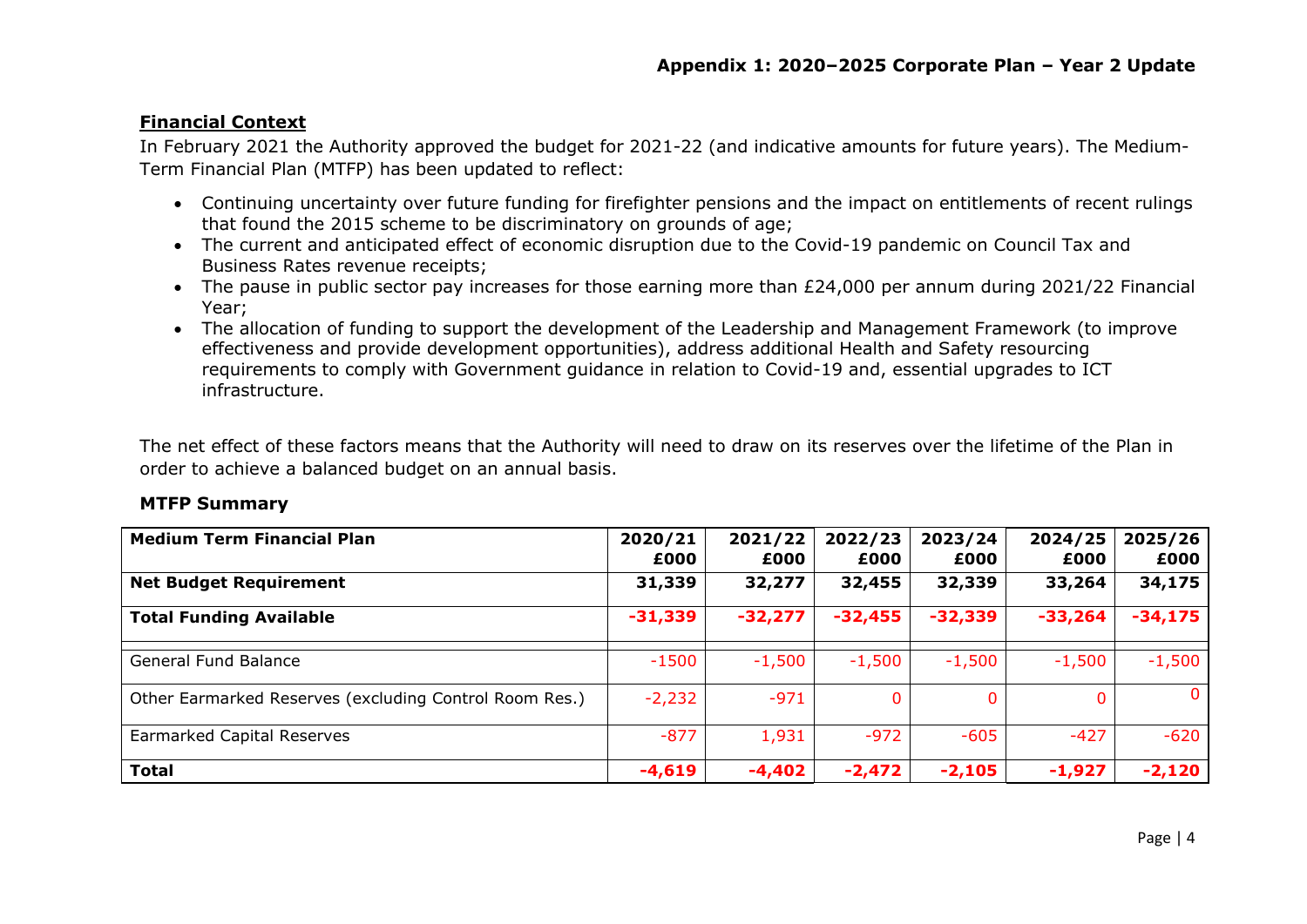#### **3. Planning Inputs**

This plan has been developed in order to prioritise and programme:

- The proposals contained in the 2020 2025 Public Safety Plan which was approved by the Fire Authority on 12 February 2020, following the outcomes of a public consultation;
- Areas for Improvement identified by the Her Majesty's Inspectorate of Constabulary and Fire & Rescue Services (HMICFRS) following their inspection of the Service in 2019;
- Thames Valley Collaboration Programme projects to be continued or initiated during the period of this plan;
- Other improvement requirements of strategic importance. For example, identified by recent internal or external audit and assurance activities;
- Incomplete projects carried forward from the 2015 20 Corporate Plan and,
- The potential impact of the Covid-19 pandemic.

In the final quarter of the 2020/21 Financial Year, the Senior Management Team undertook a review of the programme of projects and tasks contained in the Corporate Plan, that was approved in June 2020, to ascertain progress and, in particular, any adverse impacts arising from the effect of the Covid-19 pandemic and also, to identify opportunities to streamline the programme and reduce the associated management overhead. This resulted in a reduction in the number of projects and key tasks from 47 to 22. This was achieved by removing items that have been completed or embedded as part of normal operating processes, and by consolidating thematically similar and / or interdependent projects and tasks. A review of progress against the original programme is shown at Appendix 2 along with the outcomes of the Senior Management Team Review in relation to each project or task. The streamlined programme for the remaining four years of the Plan (2021/22 – 2024/25) is set out at section 6 (pages  $8 - 12$ ) of this document.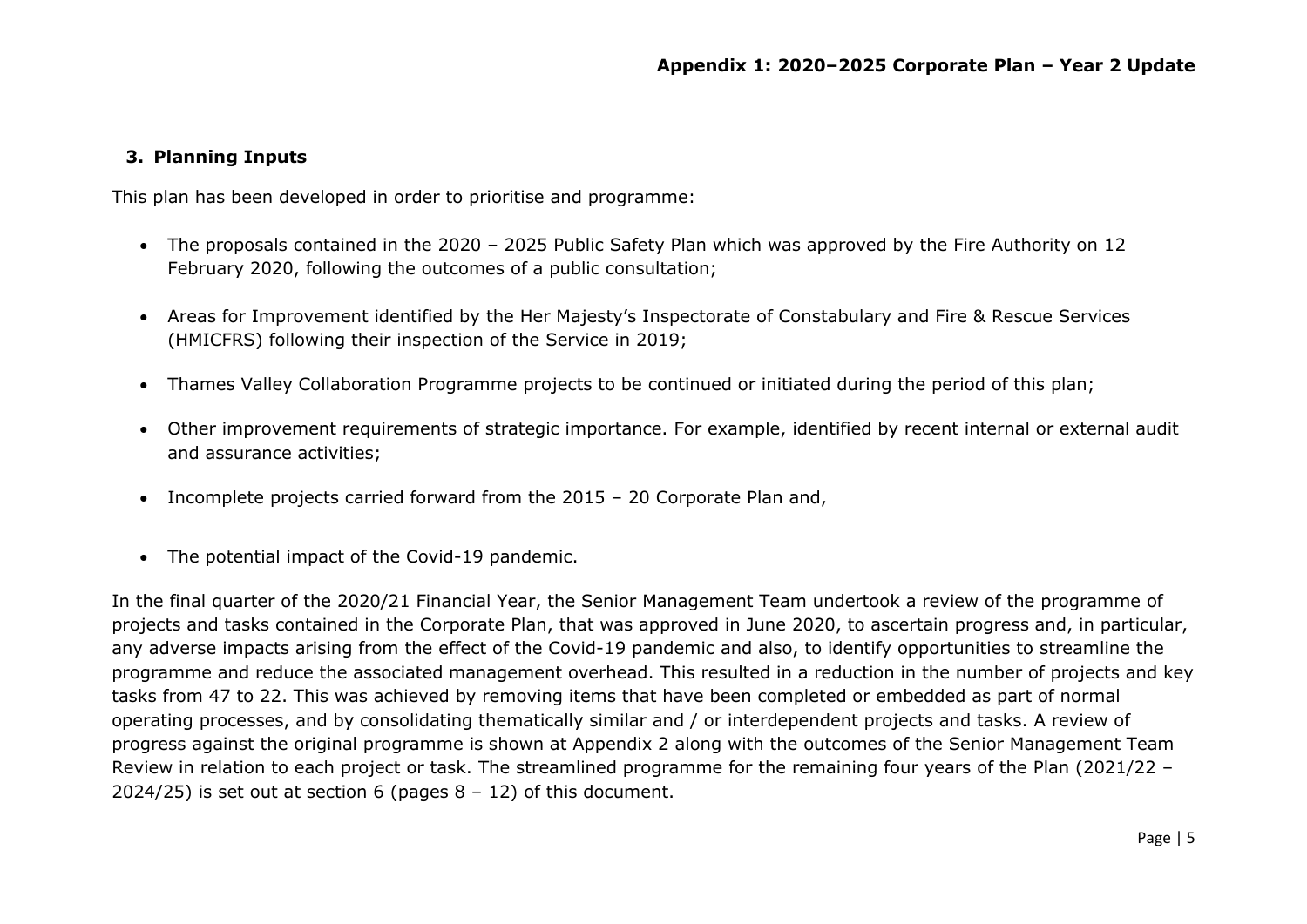#### **4. Vision and Values**

As important as what we do is how we do it and our values therefore form an integral part of our approach to planning and delivery of our services. These also translate through to individual objective setting and performance appraisal via the behavioural elements of our appraisal process, training needs assessments and annual workforce development plans.

|                                              |                                                     | <b>Vision</b><br>Buckinghamshire and Milton Keynes are the safest places in England in which to live, work and travel |                                                          |
|----------------------------------------------|-----------------------------------------------------|-----------------------------------------------------------------------------------------------------------------------|----------------------------------------------------------|
| <b>Service to the community</b>              | <b>People</b>                                       | <b>Diversity</b>                                                                                                      | <b>Improvement</b>                                       |
| We will serve the<br>community by:           | We practice and promote:                            | We value diversity in our<br>service and in the<br>community by:                                                      | We value improvement at all<br>levels of the service by: |
|                                              | Fairness and respect                                |                                                                                                                       | Accepting responsibility for                             |
| Working with all groups to                   |                                                     | Treating everyone fairly and                                                                                          | our performance and actions                              |
| reduce risk                                  | Recognition of commitment<br>and the achievement of | with respect                                                                                                          | Being open-minded and                                    |
| Treating everyone fairly and<br>with respect | excellent service<br>Honesty and trust              | Challenging prejudice and<br>discrimination                                                                           | receptive to alternative<br>approaches                   |
| Striving for excellence in all               |                                                     | Creating opportunities to                                                                                             | Learning from our                                        |
| we do                                        | Opportunities to develop<br>and learn               | meet the different needs of<br>people and the communities                                                             | experiences                                              |
| Being answerable to those                    |                                                     |                                                                                                                       | Supporting others to enable                              |
| we serve                                     | Co-operation and inclusive<br>working               | Promoting equal<br>opportunities in terms of                                                                          | them to achieve their goals                              |
|                                              |                                                     | recruitment, promotion and<br>retention                                                                               | Encourage innovation and<br>creativity                   |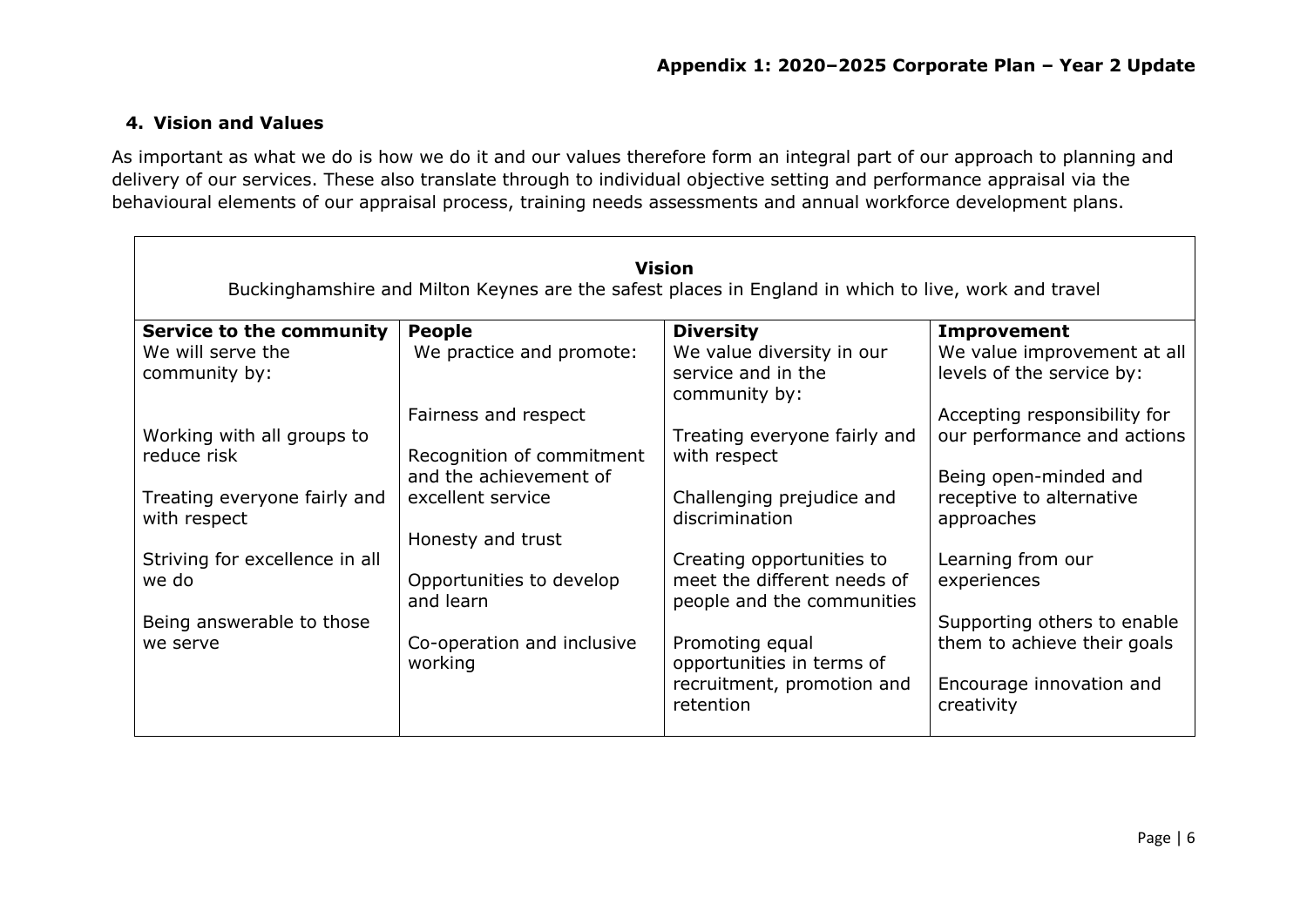|  |  | 5. Strategic Objectives, Enablers and Performance Measures |
|--|--|------------------------------------------------------------|
|--|--|------------------------------------------------------------|

| <b>Strategic Objectives</b>                                                                                                                                                                                                                                                                                                                                                                                                                          |                                                                                          |                                                                                                                                               |                                                                                                                                                                                                                                |  |  |  |  |
|------------------------------------------------------------------------------------------------------------------------------------------------------------------------------------------------------------------------------------------------------------------------------------------------------------------------------------------------------------------------------------------------------------------------------------------------------|------------------------------------------------------------------------------------------|-----------------------------------------------------------------------------------------------------------------------------------------------|--------------------------------------------------------------------------------------------------------------------------------------------------------------------------------------------------------------------------------|--|--|--|--|
| Prevent Incidents that cause harm<br>from happening.                                                                                                                                                                                                                                                                                                                                                                                                 | Protect homes, public buildings and<br>businesses from the effects of fire.              | To provide a timely and<br>proportionate response to incidents<br>by allocating our assets and<br>resources in relation to risk and<br>demand | To offer best value for money to our<br>residents and businesses & ensure<br>that the Service is compliant with<br>regulatory requirements and<br>recognised 'good practice' standards<br>and can readily evidence this at all |  |  |  |  |
|                                                                                                                                                                                                                                                                                                                                                                                                                                                      |                                                                                          |                                                                                                                                               | times.                                                                                                                                                                                                                         |  |  |  |  |
|                                                                                                                                                                                                                                                                                                                                                                                                                                                      |                                                                                          | <b>Outcome Measures</b>                                                                                                                       |                                                                                                                                                                                                                                |  |  |  |  |
| Number of accidental dwelling fires                                                                                                                                                                                                                                                                                                                                                                                                                  | Number of fire deaths                                                                    | Emergency response time trends                                                                                                                | Net expenditure per 1,000 population                                                                                                                                                                                           |  |  |  |  |
| Numbers of primary fires in non-<br>domestic buildings<br>Number of deliberate fires                                                                                                                                                                                                                                                                                                                                                                 | Number of injuries in accidental<br>dwelling fires<br>Number of Injuries in non-domestic | Appliance availability<br><b>Customer satisfaction (After the</b><br>Incident Survey)                                                         | Firefighter cost per 1,000 population                                                                                                                                                                                          |  |  |  |  |
| Number of road traffic collision<br>killed and seriously injured                                                                                                                                                                                                                                                                                                                                                                                     | building fires.<br>False alarms                                                          | Co-Responding, incidents attended                                                                                                             |                                                                                                                                                                                                                                |  |  |  |  |
|                                                                                                                                                                                                                                                                                                                                                                                                                                                      | Real alarms                                                                              | Number of persons rescued from<br>fires, road traffic collisions and<br>'Special Service' calls                                               |                                                                                                                                                                                                                                |  |  |  |  |
|                                                                                                                                                                                                                                                                                                                                                                                                                                                      |                                                                                          | <b>Strategic Enablers</b>                                                                                                                     |                                                                                                                                                                                                                                |  |  |  |  |
| People<br>To optimise the contribution and well-being of our people.<br>To ensure that risk, performance, financial and management information is accurate, relevant and delivered to<br><b>Information Management Systems</b><br>and Processes<br>users in an efficient, timely, effective and secure way.<br>To provide high quality, cost effective assets and equipment with sufficient flexibility to adapt to changing<br>Assets and Equipment |                                                                                          |                                                                                                                                               |                                                                                                                                                                                                                                |  |  |  |  |
|                                                                                                                                                                                                                                                                                                                                                                                                                                                      | requirements.                                                                            |                                                                                                                                               |                                                                                                                                                                                                                                |  |  |  |  |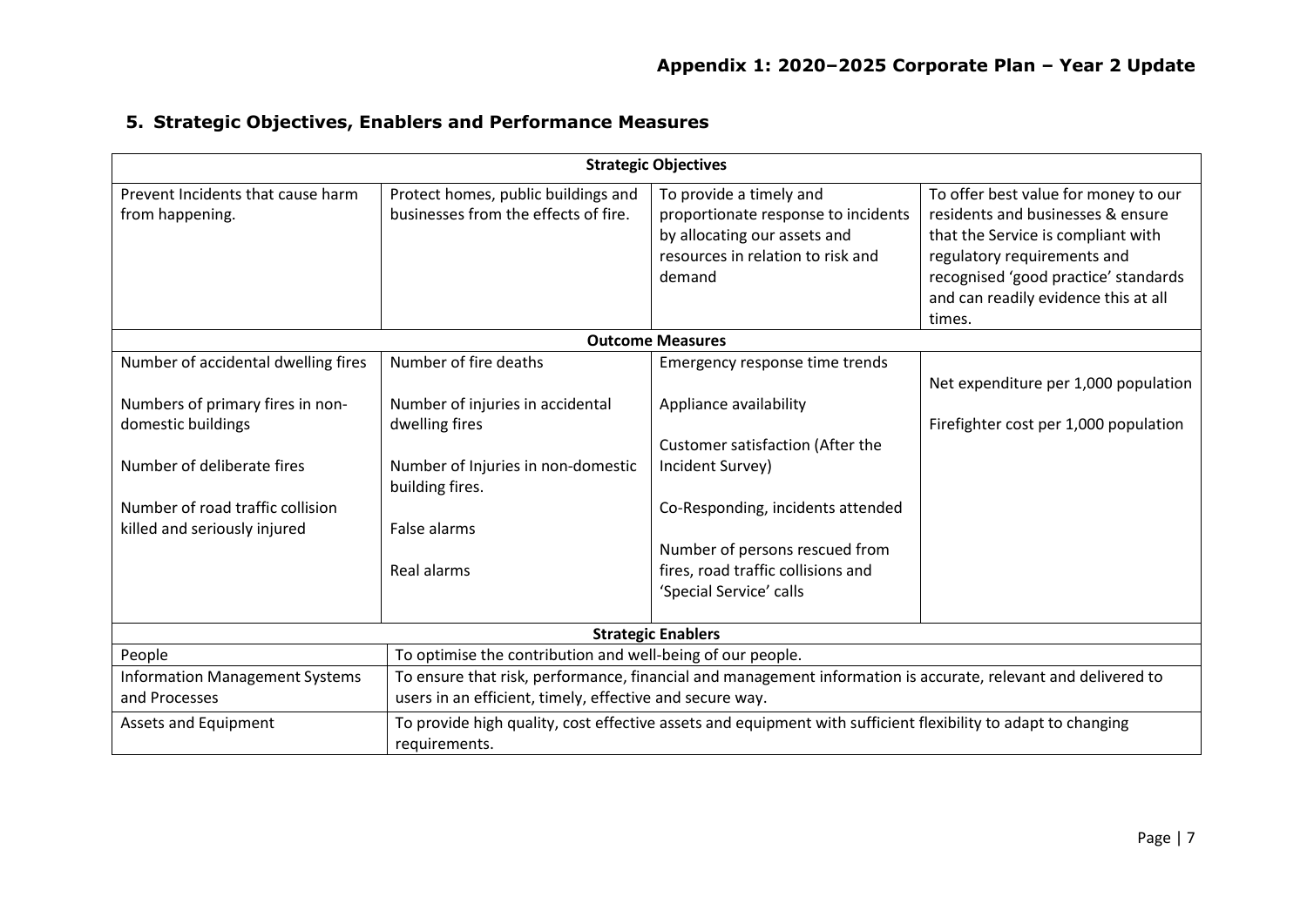#### **6. Schedule of Key Projects and Tasks**

#### **Strategic objective 1: Prevent incidents that cause harm from happening.**

| <b>Initiative/Project/Key Task</b>                                                                                                                                                                                                  | What is<br>the<br>trigger?      | <b>SMT</b><br><b>Sponsor</b>                       | <b>Tactical</b><br>Lead                                                                                  | 21/22 | 22/23 23/24 | 24/25 |
|-------------------------------------------------------------------------------------------------------------------------------------------------------------------------------------------------------------------------------------|---------------------------------|----------------------------------------------------|----------------------------------------------------------------------------------------------------------|-------|-------------|-------|
| SO1.2 Promote and evaluate the effectiveness and value of the<br>Safety Centre against the requirements set out in the three yearly<br>funding agreement.                                                                           | Public<br>Safety<br><b>Plan</b> | Head of<br>Prevention.<br>Response &<br>Resilience | Community<br>Safety &<br>Safeguarding<br>Manager                                                         | √     |             |       |
| SO1.3 Develop partner agencies understanding of the risks from fire<br>and other emergencies. Implement a collaborative community risk<br>methodology and targeting approach, to achieve a reduction in risk<br>and impact of fire. | Public<br>Safety<br><b>Plan</b> | Head of<br>Prevention,<br>Response &<br>Resilience | Group<br>Commander<br>Service<br>Delivery<br>North /<br>Community<br>Safety &<br>Safeguarding<br>Manager | ✔     |             |       |

#### **Strategic objective 2: Protect homes, public buildings and businesses from the effects of fire.**

| <b>Initiative/Project/Key Task</b>                                                                                                                                                                                                                                                                                                    | <b>What is</b><br>the<br>trigger?  | <b>SMT</b><br><b>Sponsor</b>         | Tactical<br>Lead                 | $21/22$   22/23   23/24   24/25 |  |
|---------------------------------------------------------------------------------------------------------------------------------------------------------------------------------------------------------------------------------------------------------------------------------------------------------------------------------------|------------------------------------|--------------------------------------|----------------------------------|---------------------------------|--|
| SO2.1 Evaluate and review Service policy towards unwanted fire<br>signals (UFS).                                                                                                                                                                                                                                                      | Public<br>Safety Plan<br>' HMICFRS | Head of<br>Protection &<br>Assurance | Group<br>Commander<br>Protection |                                 |  |
| SO2.2 Evaluate and review Protection Risk Based Inspection<br>Programme (RBIP), including local and national themes. Prioritise and<br>allocate the most appropriate resources to identified risks, increasing<br>the amount of information shared through Business Engagement to<br>improve compliance with fire safety regulations. | <b>HMICFRS</b>                     | Head of<br>Protection &<br>Assurance | Group<br>Commander<br>Protection |                                 |  |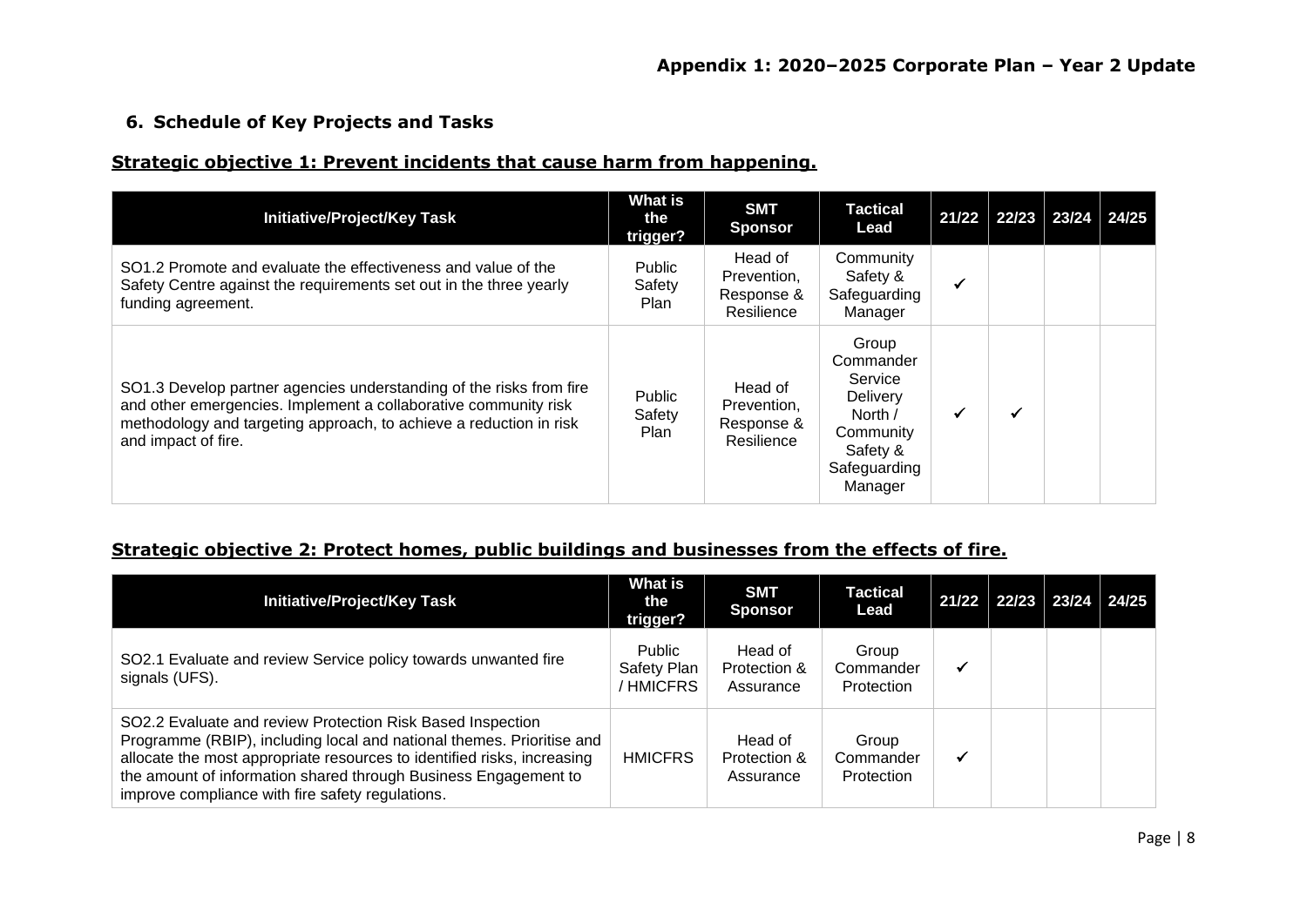## **Strategic objective 3: To provide a timely and proportionate response to incidents by allocating our assets and resources in relation to risk & demand**

| <b>Initiative/Project/Key Task</b>                                                                                                                                                                                                                                                                                                   | What is the<br>trigger?      | <b>SMT</b><br><b>Sponsor</b>                                                       | <b>Tactical</b><br>Lead                                                            | 21/22 | 22/23 | 23/24 | 24/25 |
|--------------------------------------------------------------------------------------------------------------------------------------------------------------------------------------------------------------------------------------------------------------------------------------------------------------------------------------|------------------------------|------------------------------------------------------------------------------------|------------------------------------------------------------------------------------|-------|-------|-------|-------|
| SO3.1 Evaluate impact of strategic infrastructure developments<br>focusing on operational response capability (resources, equipment<br>and training) and community risk.                                                                                                                                                             | <b>Public Safety</b><br>Plan | Head of<br>Prevention,<br>Response &<br>Resilience                                 | Station<br>Commander<br>Resourcing &<br>Projects                                   |       |       |       |       |
| SO3.4 Review Incident Command Support arrangements to ensure<br>they meet the full range of foreseeable incidents and organisational<br>capability.                                                                                                                                                                                  | Operational<br>Assurance     | Head of<br>Protection &<br>Assurance                                               | Group<br>Commanders<br>Technical /<br>Operational<br>Training and<br>Assurance     |       |       |       |       |
| SO3.5 Evaluate / review our premises risk management system and<br>processes when implemented, to drive improvement that ensures<br>accurate and appropriate risk information can be effectively<br>gathered and made available at point of need to improve<br>understanding of risk in Service Delivery and the wider organisation. | Operational<br>Assurance     | Heads of<br>Protection &<br>Assurance /<br>Prevention,<br>Response &<br>Resilience | Group<br>Commanders<br>Technical /<br>Protection &<br>Service<br>Delivery<br>North |       |       |       |       |
| SO3.6 Evaluate and implement the results of operational capability<br>reviews, including operational resourcing model, Urban Search and<br>Rescue, incorporating the findings of ongoing evaluation activity.                                                                                                                        | <b>HMICFRS</b>               | Head of<br>Prevention,<br>Response &<br>Resilience                                 | Group<br>Commanders<br>Service<br>Delivery<br>North /<br>Resourcing &<br>Projects  |       |       |       |       |
| SO3.8 Develop and deliver collaboration opportunities across the<br>Service, utilising partnerships.                                                                                                                                                                                                                                 | Collaboration                | Collective<br>Senior<br>Management<br>Team                                         | Head of<br>Protection &<br>Assurance                                               |       |       |       |       |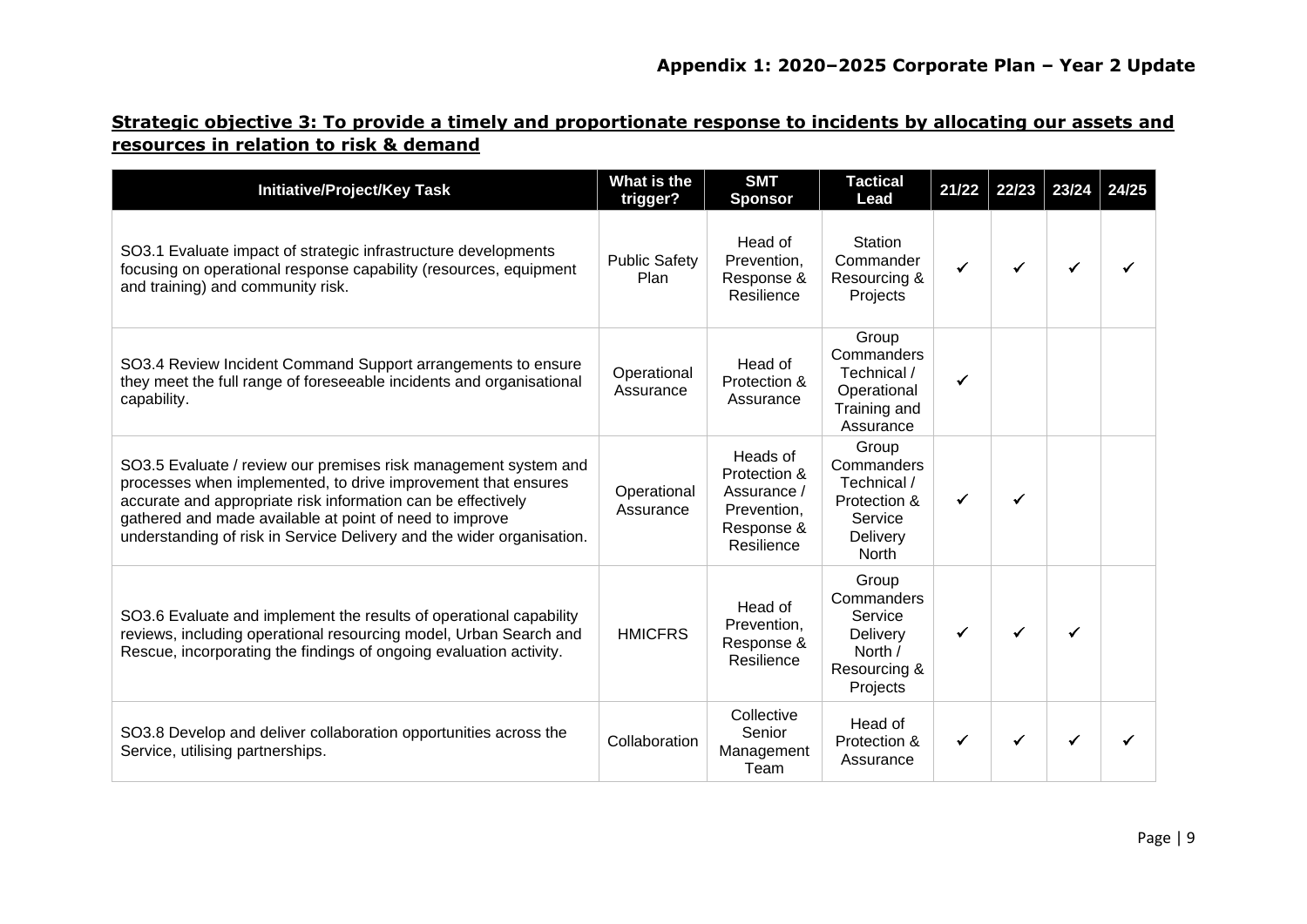| Initiative/Project/Key Task                         | What is<br>the<br>trigger? | <b>SMT</b><br><b>Sponsor</b>            | <b>Tactical</b><br>Lead          | $21/22$   22/23   23/24   24/25 |  |
|-----------------------------------------------------|----------------------------|-----------------------------------------|----------------------------------|---------------------------------|--|
| SO3.9 Mid-term review of 2020-25 Public Safety Plan | National<br>Framework      | Chief<br>Operating<br>Officer<br>(DCFO) | Corporate<br>Planning<br>Manager |                                 |  |
| SO3.10 Prepare 2025 - 2030 Public Safety Plan (PSP) | National<br>Framework      | Chief<br>Operating<br>Officer<br>(DCFO) | Corporate<br>Planning<br>Manager |                                 |  |

**Strategic objective 4: To offer best value for money to our residents and businesses & ensure that the Service is compliant with regulatory requirements and recognised 'good practice' standards and can readily evidence this at all times.**

| <b>Initiative/Project/Key Task</b>                                                                                                                                               | What is the<br>trigger?          | <b>SMT</b><br><b>Sponsor</b>               | <b>Tactical Lead</b>                              | 21/22 22/23 |  | 23/24 24/25 |
|----------------------------------------------------------------------------------------------------------------------------------------------------------------------------------|----------------------------------|--------------------------------------------|---------------------------------------------------|-------------|--|-------------|
| SO4.3 Funding Pressures: Review options to deliver savings,<br>potential sources of other income and services that we charge for.                                                | <b>Public Safety</b><br>Plan     | <b>Director</b><br>Finance &<br>Assets     | Deputy<br><b>Director</b><br>Finance &<br>Assets  |             |  |             |
| SO4.4 Implement legislated changes to Firefighter Pension<br>Scheme and ensure processes for recompensing staff affected by<br>the Sargeant judgement are sufficiently resourced | Employment<br>Appeal<br>Tribunal | Director<br>Finance &<br>Assets            | Deputy<br><b>Director</b><br>Finance &<br>Assets  |             |  |             |
| SO4.5 Process mapping and review of key cross-departmental<br>processes to improve efficiency and effectiveness                                                                  | Continuous<br>Improvement        | Collective<br>Senior<br>Management<br>Team | Head of<br>Technology,<br>Transformation<br>& PMO |             |  |             |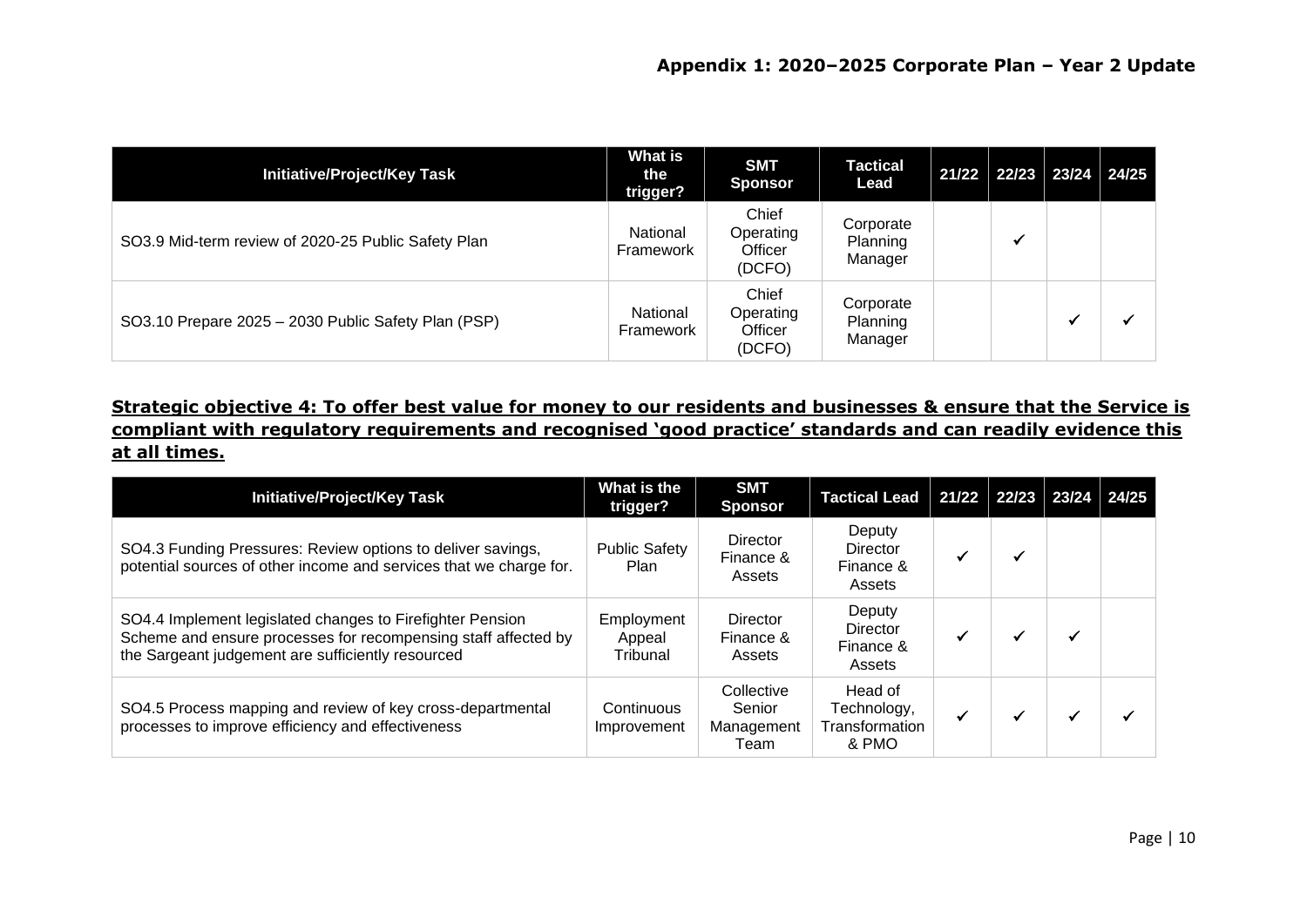| <b>Initiative/Project/Key Task</b>                                                                                                                                                                                                                          | What is<br>the<br>trigger?                   | <b>SMT</b><br><b>Sponsor</b>            | Tactical Lead   21/22   22/23   23/24    |  | 24/25 |
|-------------------------------------------------------------------------------------------------------------------------------------------------------------------------------------------------------------------------------------------------------------|----------------------------------------------|-----------------------------------------|------------------------------------------|--|-------|
| SE1.1 Supported by workforce planning, develop and roll-out of more<br>flexible & innovative employment propositions, which are attractive<br>and competitive and result in the best people being recruited                                                 | Public<br>Safety<br><b>Plan</b>              | Chief<br>Operating<br>Officer<br>(DCFO) | Head of<br>Human<br>Resources            |  |       |
| SE1.4 Develop and implement pan organisational development<br>supporting succession planning, ongoing training needs and future<br>proofing the organisation.                                                                                               | <b>HMICFRS</b>                               | Head of<br>Protection &<br>Assurance    | Organisational<br>Development<br>Manager |  |       |
| SE1.5 Continue to explore ways of supporting and enhancing the<br>health and wellbeing of staff as their life circumstances change,<br>through ongoing engagement with staff, the representative bodies<br>and the Equality, Diversity and Inclusion group. | Public<br>Safety<br>Plan /<br><b>HMICFRS</b> | Chief<br>Operating<br>Officer<br>(DCFO) | Head of<br>Human<br>Resources            |  |       |

#### **Strategic Enabler 1: To optimise the contribution and well-being of our people.**

## **Strategic Enabler 2: Information Management Systems and Processes: to ensure that risk, performance, financial and management information is accurate, relevant and delivered to users in an efficient, timely, effective and secure way.**

| <b>Initiative/Project/Key Task</b>                                                                                                                                                                                                                                                                                               | <b>What is</b><br>the<br>trigger?                     | <b>SMT Sponsor</b>                                | <b>Tactical</b><br>Lead                      | 21/22 | $22/23$ 23/24 24/25 |  |
|----------------------------------------------------------------------------------------------------------------------------------------------------------------------------------------------------------------------------------------------------------------------------------------------------------------------------------|-------------------------------------------------------|---------------------------------------------------|----------------------------------------------|-------|---------------------|--|
| SE2.1 Continue to improve resilience and security of information and<br>communication technology across the Service.                                                                                                                                                                                                             | Public<br>Safety<br>Plan                              | Head of<br>Technology,<br>Transformation<br>& PMO | <b>ICT Manager</b><br>/ Programme<br>Manager | ✔     |                     |  |
| SE2.3 Deliver improvements in records management, to include the<br>completion and maintenance of retention schedules, to facilitate<br>development of file structures that enable and assure security,<br>integrity and availability of Authority information and compliance with<br>data protection legislation / regulations. | General<br>Data<br>Protection<br>Regulation<br>(GDPR) | Director Legal<br>& Governance                    | To be<br>confirmed                           |       |                     |  |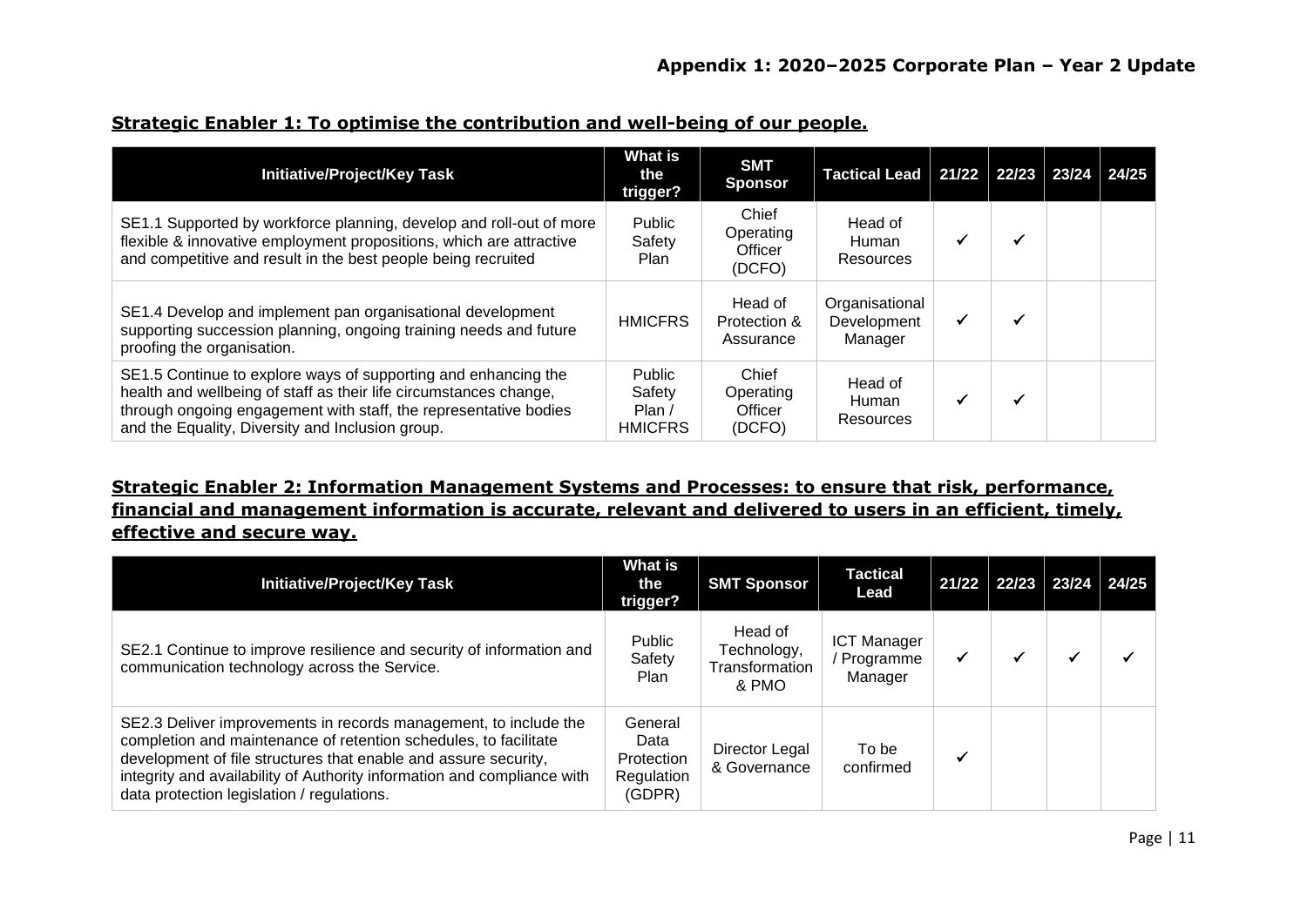| <b>Initiative/Project/Key Task</b>                                                                                                                                         | What is the<br>trigger?           | <b>SMT Sponsor</b>                                | <b>Tactical</b><br>Lead                                               | $21/22$ 22/23 23/24 24/25 |  |
|----------------------------------------------------------------------------------------------------------------------------------------------------------------------------|-----------------------------------|---------------------------------------------------|-----------------------------------------------------------------------|---------------------------|--|
| SE2.6 Refresh performance management arrangements.                                                                                                                         | Annual<br>Governance<br>Statement | Head of<br>Technology,<br>Transformation<br>& PMO | Data<br>Intelligence<br>Team<br>Manager                               |                           |  |
| SE2.8 Review / enhance overall Service resilience structures and<br>processes including roll out of new business continuity management<br>process and supporting software. | Corporate<br><b>Risk</b>          | Director Legal<br>& Governance                    | Station<br>Commander<br>Resilience &<br><b>Business</b><br>Continuity |                           |  |

## **Strategic Enabler 3: Assets and Equipment: to provide high quality, cost effective assets and equipment with sufficient flexibility to adapt to changing requirements.**

| <b>Initiative/Project/Key Task</b>                                                                                      | What is the<br>trigger?   | <b>SMT</b><br><b>Sponsor</b>           | Tactical<br>Lead    | 21/22 22/23 23/24 24/25 |  |
|-------------------------------------------------------------------------------------------------------------------------|---------------------------|----------------------------------------|---------------------|-------------------------|--|
| SE3.8 Review of estate requirements to accommodate improved<br>flexible working and potential rationalisation of estate | Continuous<br>Improvement | <b>Director</b><br>Finance &<br>Assets | Property<br>Manager |                         |  |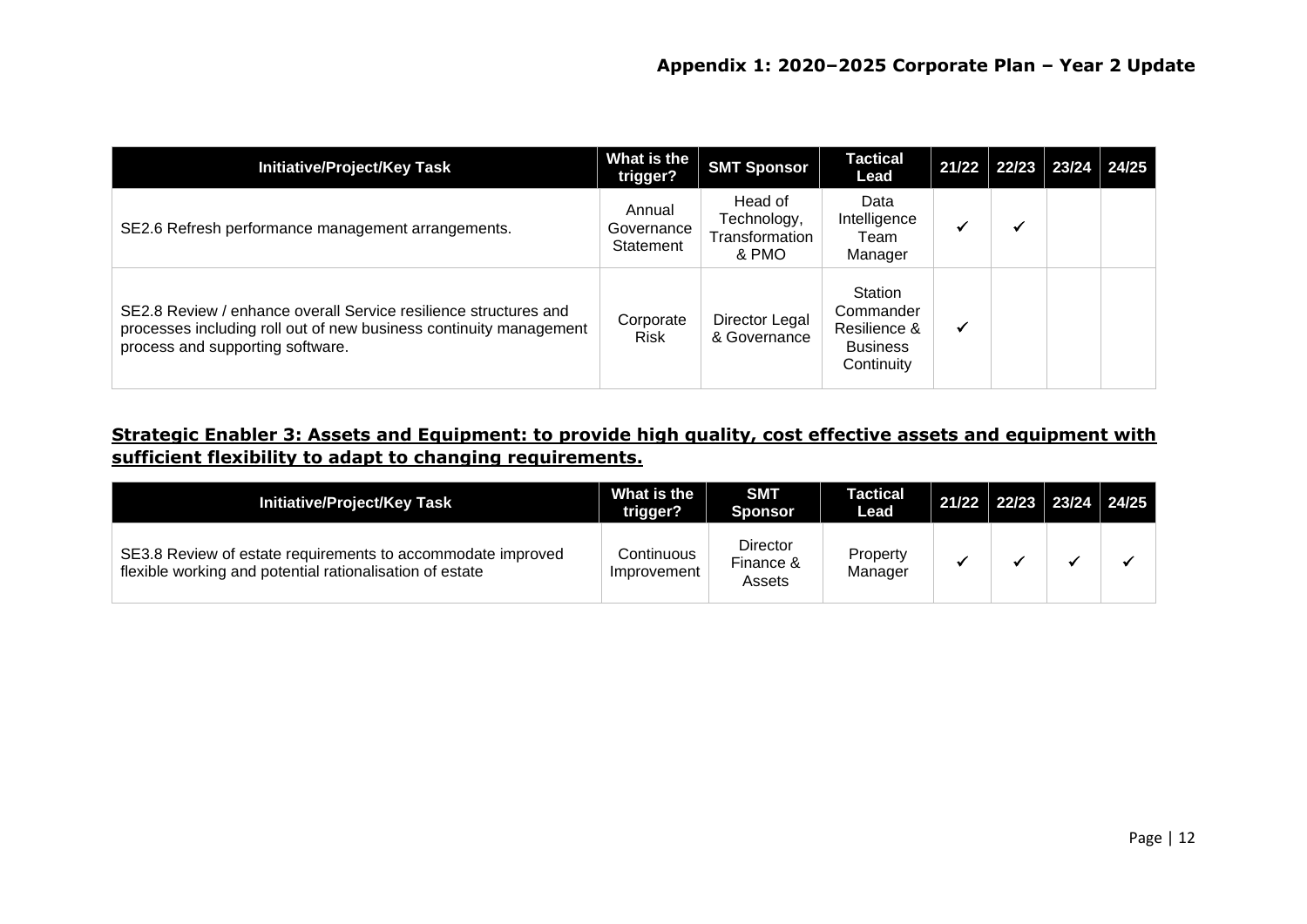## **7. Risk Management Plan**

| <b>Risk</b>                                                                                                                                                         | <b>Management actions &amp; controls</b>                                                                                                                                                                             |
|---------------------------------------------------------------------------------------------------------------------------------------------------------------------|----------------------------------------------------------------------------------------------------------------------------------------------------------------------------------------------------------------------|
| Costs of implementing plan exceed current<br>funding allocations                                                                                                    | Budget Monitoring Process (officer and member scrutiny)<br>Medium term financial planning process / Zero Base Budgeting<br>Earmarked Authority Reserves (see Medium Term Financial Plan)                             |
| Staff competencies and / or capacity<br>insufficient to deliver key tasks / projects.                                                                               | <b>Strategic Training Review</b><br><b>Workforce Plan</b><br>Resourcing, Retention and Remuneration strategies                                                                                                       |
| Competing resources for strategic enablers<br>delay the delivery of critical processes for the<br>security, integrity and availability of<br>Authority information. | Evaluate the risks associated with the delivery of each initiative /<br>project / key task and weight the selection criteria.                                                                                        |
| Prolonged business continuity issue (e.g.<br>pandemic, industrial action)                                                                                           | Peer reviewed business continuity plan in place and tested<br>Employee relations engagement strategy in place<br>Development of resilience arrangements and contractual incentives<br>for staff.                     |
| Unexpected financial pressures                                                                                                                                      | Budget Monitoring Process (officer and member scrutiny)<br>Medium term financial planning process / Zero Base Budgeting<br>Earmarked Authority Reserves (see Medium Term Financial Plan)<br><b>Reserves Strategy</b> |
| Dependencies on external parties                                                                                                                                    | Contract / Memorandum of Understanding (MoU) monitoring<br>Business continuity plan                                                                                                                                  |
| Further delay / failure of the national<br><b>Emergency Services Mobile Communications</b><br>Programme project (ESMCP).                                            | Resilience, maintenance and support of legacy systems                                                                                                                                                                |
| Breaks in continuity of membership on the<br>Authority                                                                                                              | Member induction, familiarisation and workshops<br>$\blacksquare$                                                                                                                                                    |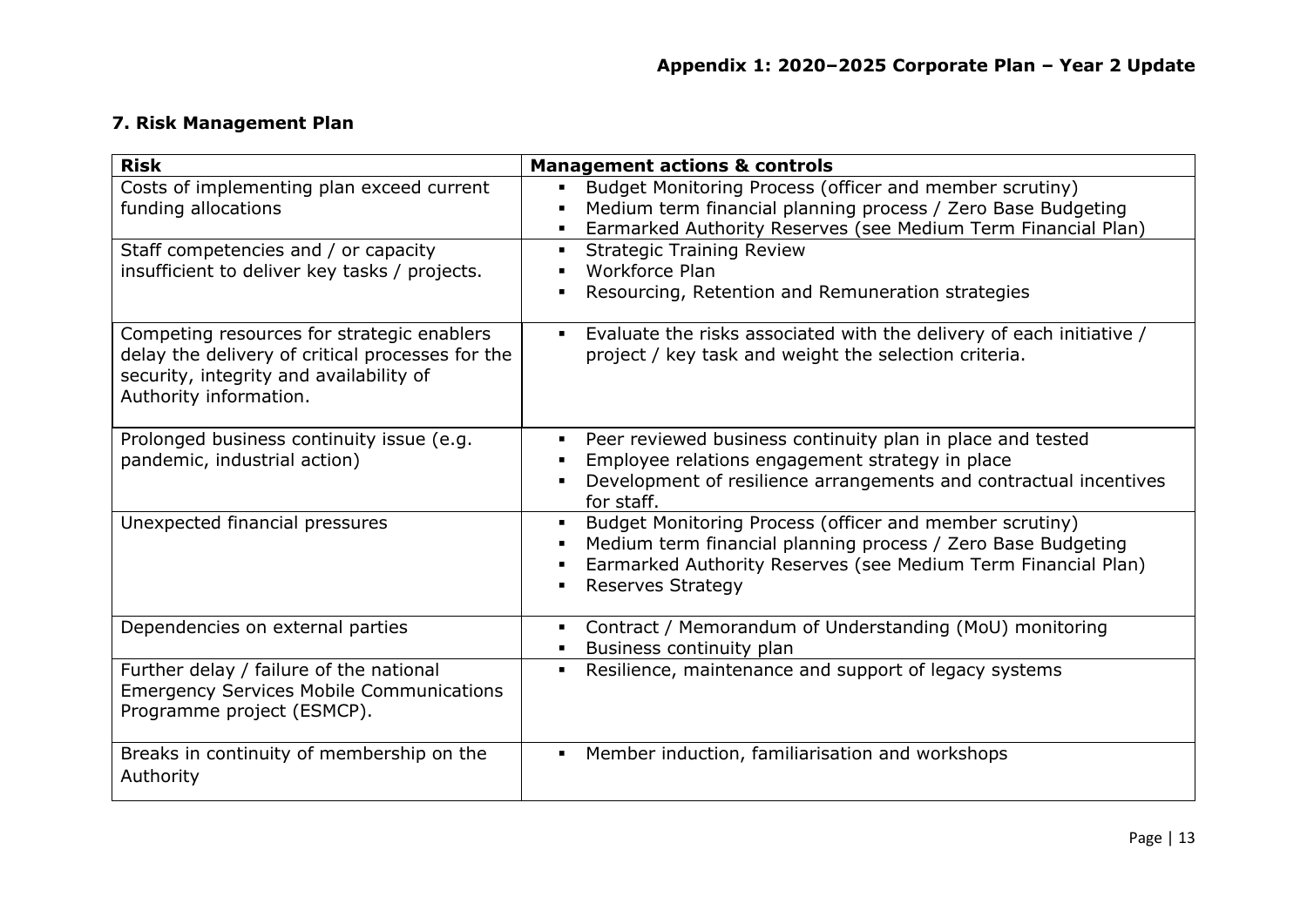#### **8. Plan Governance and Monitoring**

The key activities and projects specified within this plan will each be supported and developed in more detail through annual Senior Management Team collective objectives. In turn these objectives are delivered by cascading them throughout the organisation via our objective setting and review process. New projects are costed and risk-assessed and submitted through rigorous approval processes. Each activity or project will be cascaded to a department to deliver through project and individual departmental action plan.

#### **Regular Monitoring**

Directorates / Departments will review their performance against their action plans and assess progress of the key activities/projects and monitor their position against agreed performance indicators and risk treatments, updating their progress using our performance management system and its associated risk register.

This will be supported by monthly budget monitoring reports assessing actual / projected spend against planned expenditure ensuring that financial issues are appropriately raised in good time.

At the monthly Business Transformation Board meetings, the Corporate Plan's programme of projects and tasks are reviewed to ensure that any issues and risks arising are, where appropriate, highlighted to our Senior Management Team, and assurances given that any remedial actions will address the issues. On a quarterly basis, the Data Intelligence Team produce reports bringing a range of performance information based on the key measures identified in at section 5 above (page 7). These are scrutinised by the Performance Monitoring Board and form the basis of performance reports to the Fire Authority.

#### **Annual Monitoring**

An annual performance report, aligned directly with our Corporate Plan strategic objectives, enablers, and measures, is presented to the Authority's Overview and Audit Committee. Annual reports are also presented by the Chief Fire Officer to Buckinghamshire and Milton Keynes councils. Finally, all staff receive an annual performance review based on their achievements against the strategic objectives and / or enablers.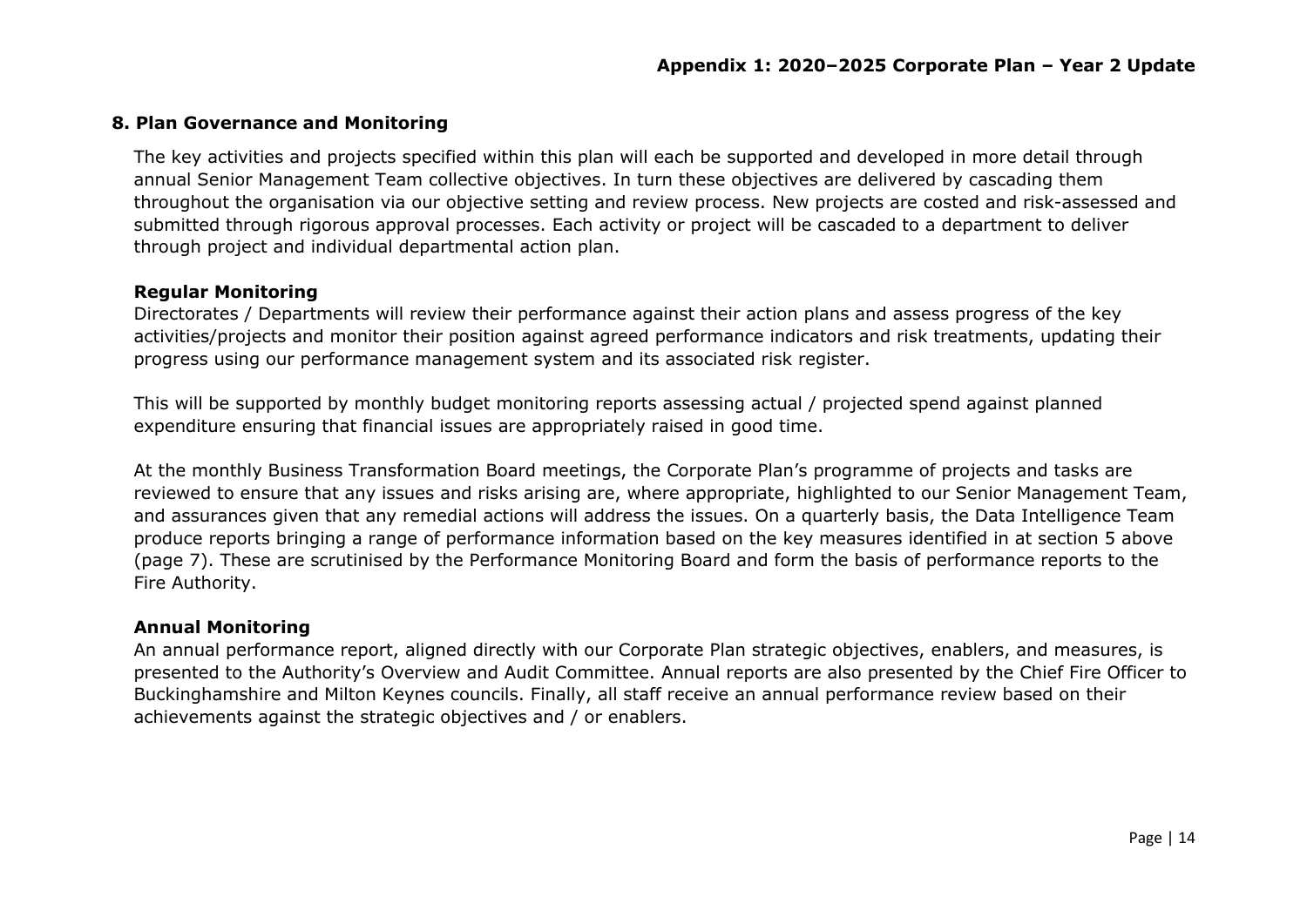#### **KEY**

| $\mathsf{C}$ | Project / task / activity complete                                                                   |
|--------------|------------------------------------------------------------------------------------------------------|
| $\mathsf{R}$ | Project / task / activity behind plan and / or not delivering required benefits<br>- irrecoverable.  |
| $\mathbf{A}$ | Project / task / activity behind plan and / or not delivering required benefits<br>- but recoverable |
| G            | Project / task / activity proceeding as planned and / or delivering expected<br>benefits             |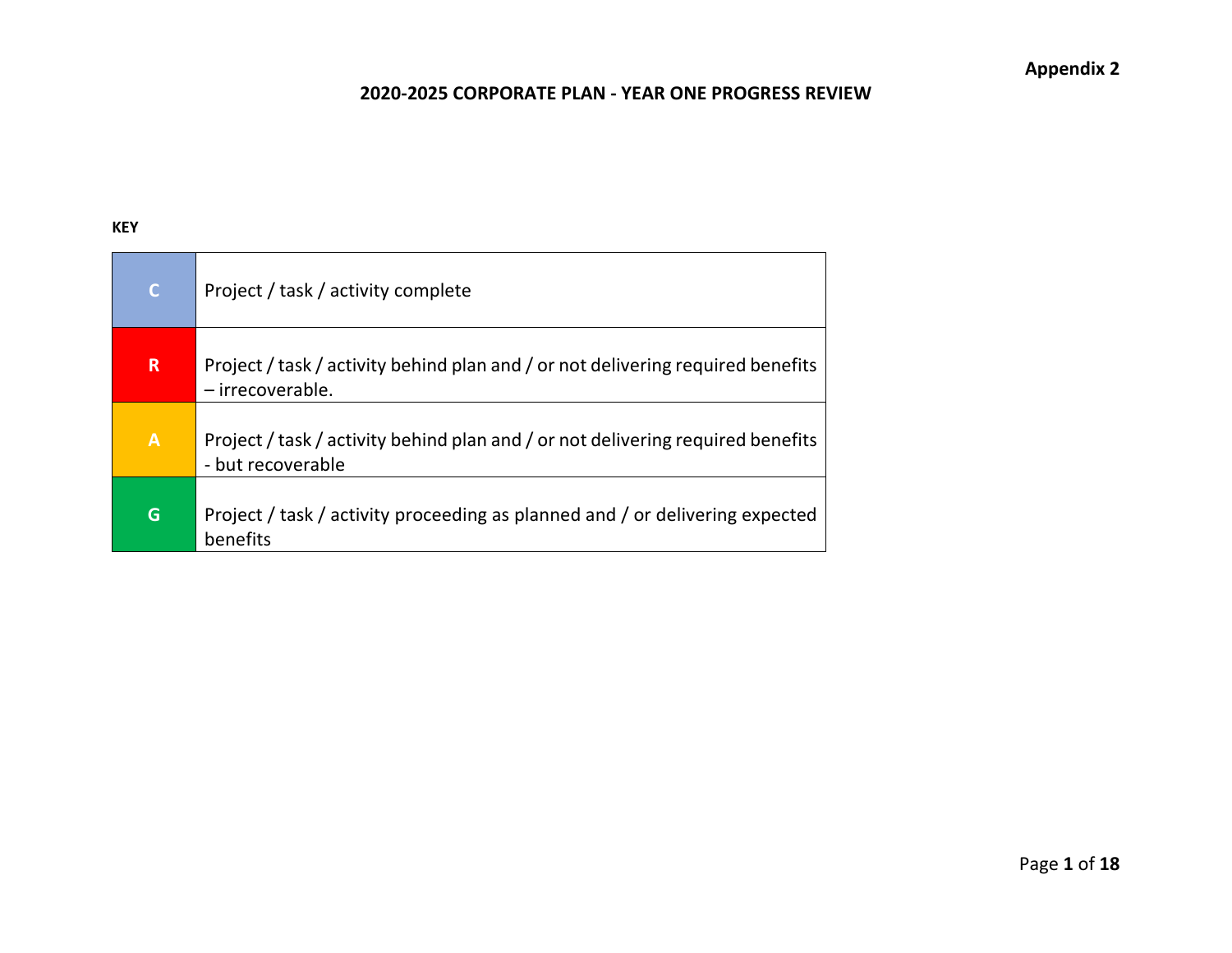**Strategic objective 1: Prevent incidents that cause harm from happening.**

| Initiative / Project                                                                                                                                                       | <b>Years</b>         | <b>RAG</b>   | <b>Status Report</b>                                                                                                                                                                                                                                                                                               | <b>Review Outcome</b>                                                                                                                     |
|----------------------------------------------------------------------------------------------------------------------------------------------------------------------------|----------------------|--------------|--------------------------------------------------------------------------------------------------------------------------------------------------------------------------------------------------------------------------------------------------------------------------------------------------------------------|-------------------------------------------------------------------------------------------------------------------------------------------|
| SO1.1 Population                                                                                                                                                           | 20/21                |              | Recruited two new technicians and a Prevention                                                                                                                                                                                                                                                                     | Development                                                                                                                               |
| pressures: continue to                                                                                                                                                     | to                   | $\mathsf{C}$ | Team leader. Relationships being built through                                                                                                                                                                                                                                                                     | activities completed.                                                                                                                     |
| improve our ability to                                                                                                                                                     | 21/22                |              | community hubs within Buckinghamshire. Prevention                                                                                                                                                                                                                                                                  | Now 'business as                                                                                                                          |
| target and engage with                                                                                                                                                     |                      |              | evaluation has been commissioned to identify areas                                                                                                                                                                                                                                                                 | usual'. Remove from                                                                                                                       |
| vulnerable groups.                                                                                                                                                         |                      |              | for service improvement and refreshed focus.                                                                                                                                                                                                                                                                       | Plan.                                                                                                                                     |
| SO1.2 Promote and<br>evaluate the effectiveness<br>and value of the Safety<br>Centre, against the<br>requirements set out in the<br>three yearly funding<br>agreement.     | 20/21<br>to<br>21/22 | $\mathbf{A}$ | New Chief Executive Officer started in December<br>2020. Meetings have commenced, but due to COVID<br>restrictions, the footfall through the centre has<br>completely dropped off. Further meetings required to<br>discuss options for the safety centre to provide an<br>outreach (virtual) learning environment. | Prioritise evaluation<br>for early $21/22$ .<br><b>Explore opportunities</b><br>to support with our<br>own social media.<br>Keep in Plan. |
| SO1.3 Establish and<br>implement a collaborative<br>community risk<br>methodology and targeting<br>approach, through the<br>most appropriate data sets.                    | 21/22<br>to<br>22/23 | G            | Service delivery area profiles being developed to<br>inform prevention activity at local station level and<br>identified in the station plan. The ethos is to ensure<br>that data is used to provide information to create<br>prioritised local objectives.                                                        | Consolidate into a<br>single work-stream /                                                                                                |
| SO1.4 Evaluate and<br>develop further work with<br>partner agencies to<br>develop their<br>understanding of the risks<br>from fire and preventative<br>measures available. | 20/21<br>to<br>21/22 | G            | Developing a standard training package for partner<br>agencies with optional additional modules, to be<br>delivered by the Community Safety Coordinators.                                                                                                                                                          | project.<br>Keep in Plan.                                                                                                                 |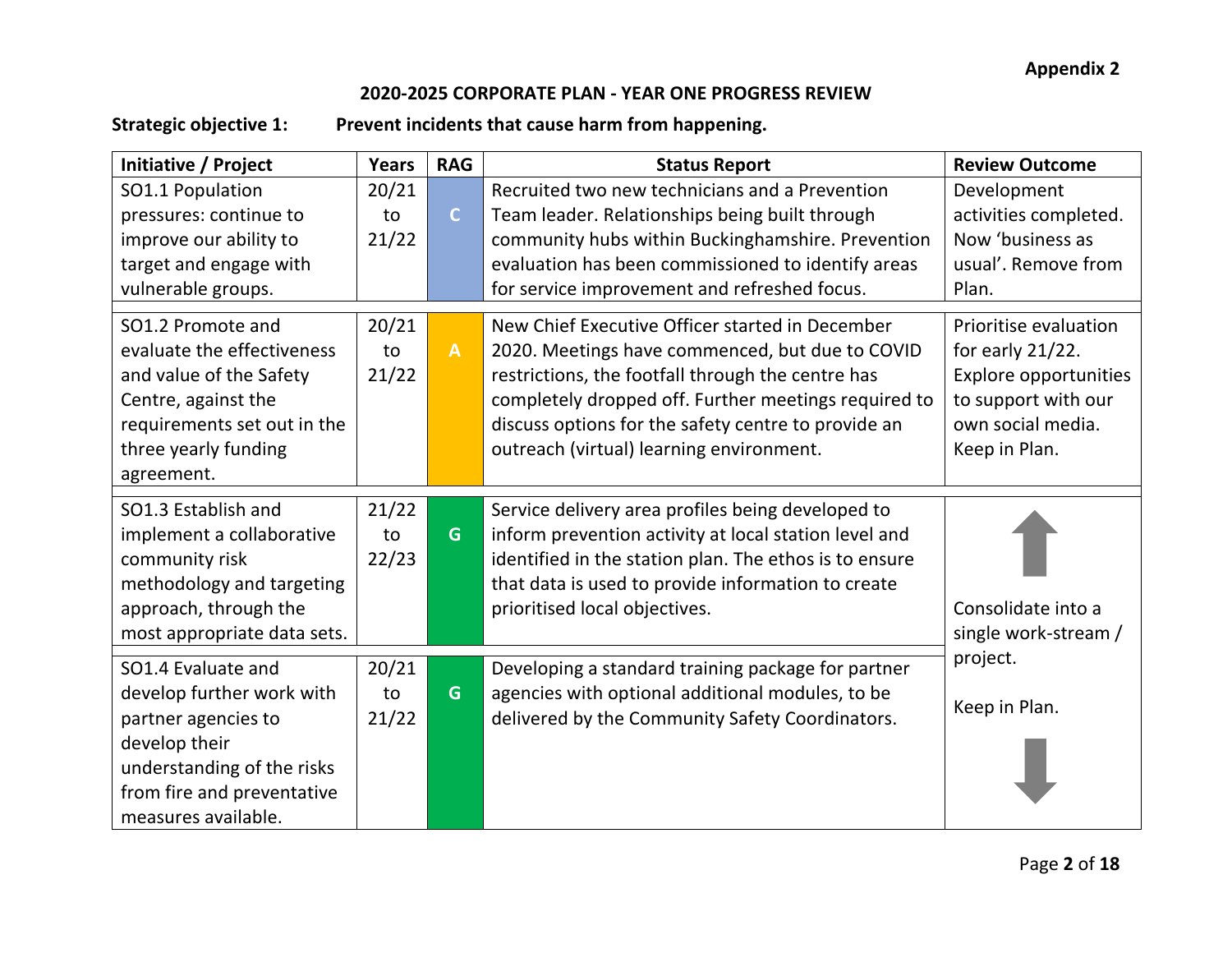| Initiative / Project     | Years | <b>RAG</b> | <b>Status Report</b>                                | <b>Review Outcome</b> |
|--------------------------|-------|------------|-----------------------------------------------------|-----------------------|
| SO1.5 Develop and        | 21/22 |            | Prevention evaluation is in place and approximately |                       |
| evaluate youth           | to    | C.         | 75% complete. A new team leader has been recently   | Development           |
| engagement across the    | 22/23 |            | appointed to offset some workloads / workstreams    | activities completed. |
| primary and secondary    |       |            | from our Prevention and Safeguarding Manager.       | Now 'business as      |
| school age range, in and |       |            | Prevention planning meetings started from week      | usual'.               |
| out of school settings.  |       |            | commencing 18 January. This will ultimately provide |                       |
|                          |       |            | the priorities for the prevention team and redesign | Remove from Plan.     |
|                          |       |            | roles and responsibilities for the team.            |                       |

## **Strategic objective 2: Protect homes, public buildings and businesses from the effects of fire.**

| Initiative / Project         | <b>Years</b> | <b>RAG</b>   | <b>Status Report</b>                                  | <b>Review Outcome</b>   |
|------------------------------|--------------|--------------|-------------------------------------------------------|-------------------------|
| SO2.1 Evaluate and review    | 20/21        |              | A Thames Valley approach was being taken to this      |                         |
| Service policy towards       | to           | $\mathsf{A}$ | evaluation. Initial information gathered and a number | Agree initial focus on  |
| <b>Unwanted Fire Signals</b> | 21/22        |              | of data sets have been produced. This information     | <b>BFRS</b> evaluation. |
| (UFS)                        |              |              | now needs to be fully reviewed. Coordinating a three- |                         |
|                              |              |              | way approach to this work stream is challenging, with | Keep in Plan.           |
|                              |              |              | different priorities across Services, and a clear     |                         |
|                              |              |              | difference in approach to this evaluation. It is      |                         |
|                              |              |              | recommended that initial focus be on BFRS specific    |                         |
|                              |              |              | evaluation and then consider Thames Valley            |                         |
|                              |              |              | implications once in-house position is better         |                         |
|                              |              |              | understood.                                           |                         |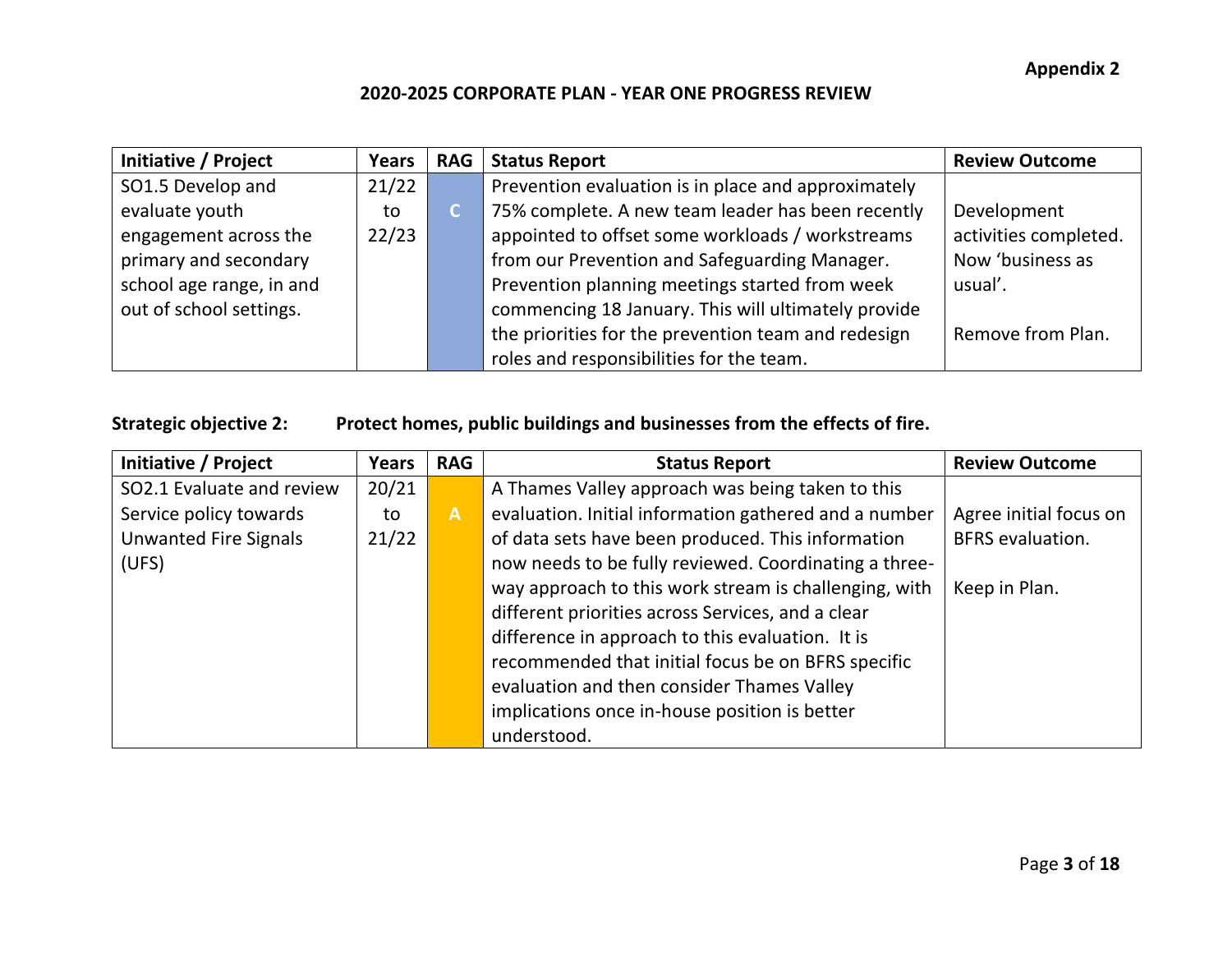**Appendix 2**

| Initiative / Project          | Years | <b>RAG</b> | <b>Status Report</b>                                   | <b>Review Outcome</b> |
|-------------------------------|-------|------------|--------------------------------------------------------|-----------------------|
| SO2.2 Evaluate and review     | 20/21 |            | Work is progressing with new methodology               |                       |
| the Protection risk -based    | to    | G          | developed involving 13 criteria. 24,000 non-domestic   |                       |
| methodology including         | 21/22 |            | premises across Buckinghamshire and Milton Keynes      |                       |
| local and national themes,    |       |            | have been categorised and prioritised, including       |                       |
| and resource                  |       |            | National Fire Chiefs Council protection uplift         |                       |
| requirements. Review          |       |            | programme premises categories. A pilot of the data     |                       |
| prioritisation of, and        |       |            | planned for the 4th quarter 2020/21 could not be       |                       |
| resource allocation to, risk- |       |            | completed due to the pandemic. However, we are         |                       |
| based inspection              |       |            | making good progress with the national High Rise       |                       |
| programme (HMICFRS Area       |       |            | Residential Buildings Programme and will respond to    |                       |
| for Improvement).             |       |            | any legislative changes that come about following      |                       |
|                               |       |            | approval of the new Fire Safety Order.                 |                       |
| SO2.3 Increase                | 20/21 |            | Business engagement / communication framework          | Consolidate into a    |
| engagement/information        | to    | G          | developed in liaison with communication team.          | single workstream.    |
| sharing with local            | 21/22 |            | Engagement calendar developed and resources being      | Keep in Plan.         |
| businesses and large          |       |            | drafted. Website development and improvement in        |                       |
| organisations to improve      |       |            | early discussions. A number of business fire safety    |                       |
| compliance with fire safety   |       |            | articles published through website and social media.   |                       |
| regulations (HMICFRS Area     |       |            | Direct mailshots sent to a range of non-domestic       |                       |
| for Improvement).             |       |            | premises. Additional resources being developed to      |                       |
|                               |       |            | target business safety across multilingual             |                       |
|                               |       |            | backgrounds, including bite-size instructional videos. |                       |
|                               |       |            | Primary Authority Schemes continue to be developed     |                       |
|                               |       |            | (12 currently), generating additional income, direct   |                       |
|                               |       |            | benefits realised yet to be fully evaluated.           |                       |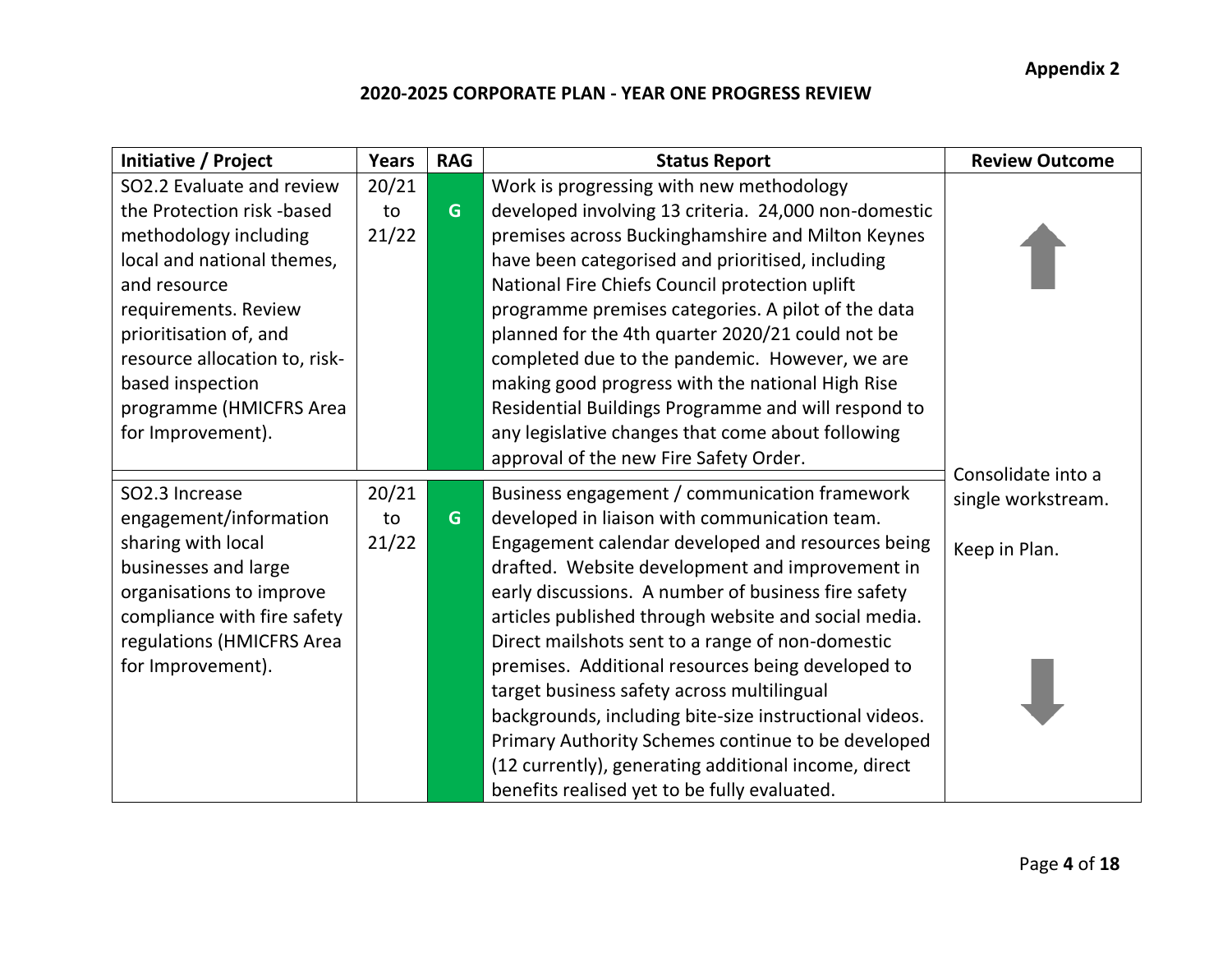| Initiative / Project     | Years | <b>RAG</b>   | <b>Status Report</b>                                      | <b>Review Outcome</b> |
|--------------------------|-------|--------------|-----------------------------------------------------------|-----------------------|
| SO2.4 Evaluate and align | 21/22 |              | The aspiration for a single Protection function across    |                       |
| protection policy,       | to    | $\mathsf{C}$ | the Thames Valley continues to be the long-term           | Achievable            |
| procedures and guidance  | 22/23 |              | goal. However, due to the current financial               | development           |
| across the Thames Valley |       |              | constraints, the Thames Valley Protection Hub             | activities completed. |
|                          |       |              | collaboration project, which stated a need for            | Now 'business as      |
|                          |       |              | significant investment, has been paused for the time      | usual'.               |
|                          |       |              | being. Notwithstanding that, we will continue to work     |                       |
|                          |       |              | with the other two Services, to develop a common          | Remove from Plan.     |
|                          |       |              | framework and approach to policies, procedures,           |                       |
|                          |       |              | including Risk Based Inspection Programmes, CPD and       |                       |
|                          |       |              | Training, which will build a foundation that will         |                       |
|                          |       |              | facilitate a move to a single Fire Protection function in |                       |
|                          |       |              | the future.                                               |                       |

**Strategic objective 3: To provide a timely and proportionate response to incidents by allocating our assets & resources in relation to risk & demand**

| Initiative / Project     | Years | <b>RAG</b> | <b>Status Report</b>                                  | <b>Review Outcome</b> |
|--------------------------|-------|------------|-------------------------------------------------------|-----------------------|
| SO3.1 Evaluate impact of |       |            | Strategic Infrastructure Group established to monitor |                       |
| strategic infrastructure | 20/21 | <b>G</b>   | developments and identify implications for            | Merge with SO3.3      |
| changes on operational   |       |            | operational resourcing for inclusion in forward       | (Civil emergencies)   |
| response arrangements    | to    |            | planning.                                             |                       |
| including disposition of |       |            |                                                       |                       |
| resources and supporting | 24/25 |            |                                                       |                       |
| training, equipment and  |       |            |                                                       |                       |
| vehicle requirements.    |       |            |                                                       |                       |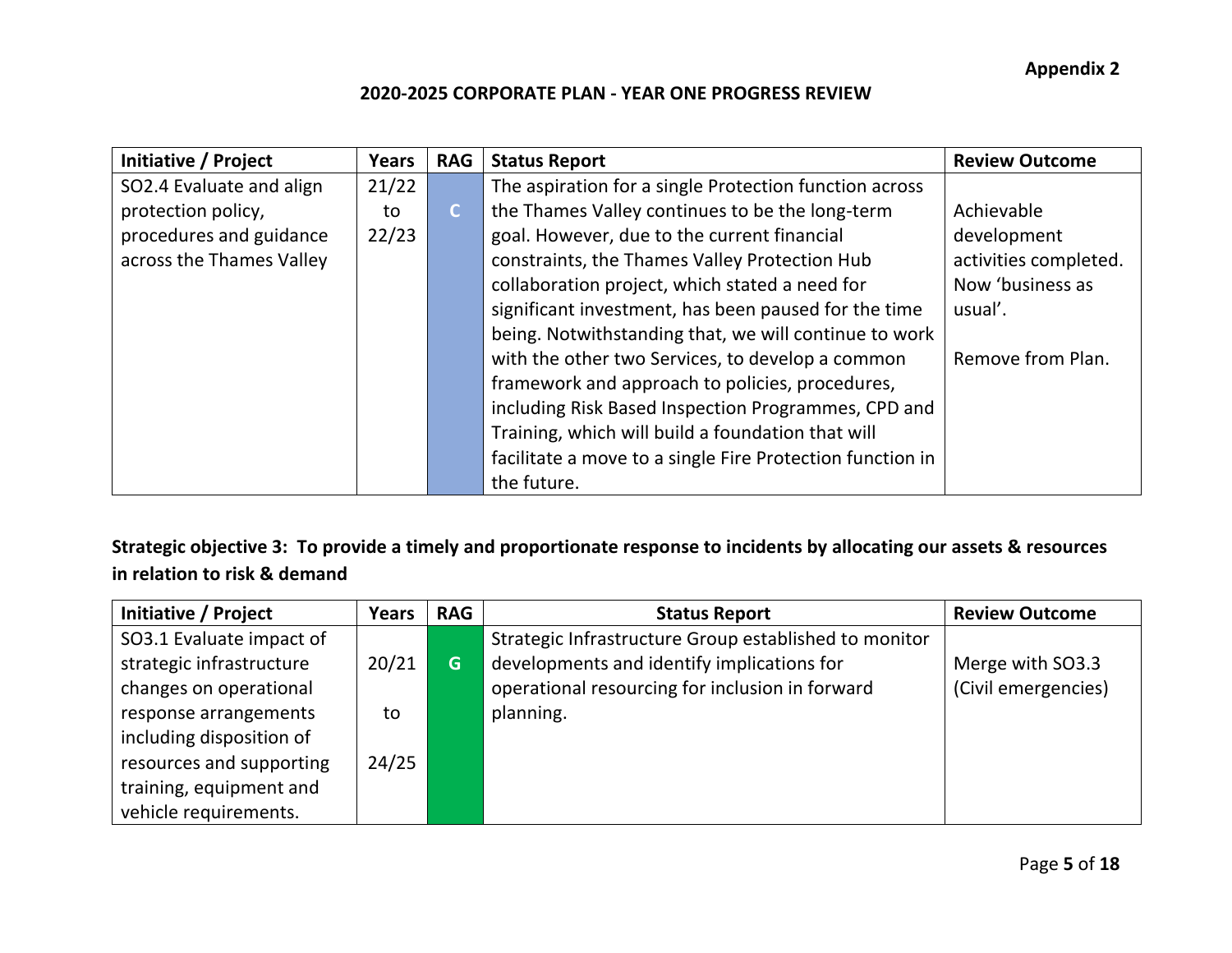| Initiative / Project                                                                                                                                        | <b>Years</b>         | <b>RAG</b>   | <b>Status Report</b>                                                                                                                                                                                                                                                                                                                                                                                                               | <b>Review Outcome</b>                                           |
|-------------------------------------------------------------------------------------------------------------------------------------------------------------|----------------------|--------------|------------------------------------------------------------------------------------------------------------------------------------------------------------------------------------------------------------------------------------------------------------------------------------------------------------------------------------------------------------------------------------------------------------------------------------|-----------------------------------------------------------------|
| SO3.2 Review station resourcing<br>models.                                                                                                                  | 20/21<br>to<br>22/23 | $\mathbf{A}$ | The Fire Service Rota and Vision mobilising<br>integration is yet to be completed. It is regularly<br>reviewed by the TVFCS Joint Coordination Group<br>and Prevention, Response and Resilience team.<br>When it is complete it will enable a more effective<br>test of the tiered On-call response model,<br>whereby as staff declare their availability, the<br>Vision mobilising system with amend the available<br>appliances. | Merge into SO3.6<br>(Operational<br>resourcing model<br>review) |
| SO3.3 Civil emergencies: Review<br>current capacity and capabilities<br>to meet emerging risks in<br>collaboration with Local<br>Resilience Forum partners. | 20/21<br>to<br>22/23 | G            | Progress is being made via the Transport<br>Infrastructure Projects team (TIPs) that<br>collaborates with LRF partners to ensure BFRS is<br>well informed of progress of major infrastructure<br>projects such as HS2 which allows for<br>organisational capability to be monitored and<br>amended to meet the demands.                                                                                                            | Merge with SO3.6<br>(Operational<br>resourcing model<br>review) |
| SO3.4 Review Incident Command<br>Support arrangements to ensure<br>it meets the full range of<br>foreseeable incidents and<br>organisational capability     | 20/21<br>to<br>21/22 | G            | New Thames Valley Command Support software<br>developed and awaiting test. Improvements to<br>Command Support Unit being made currently.<br>Wider training & refresh of Command Support<br>packs to be scheduled. Project plan to be<br>submitted to PMO to capture all requirements.                                                                                                                                              | Work in progress.<br>Keep in Plan.                              |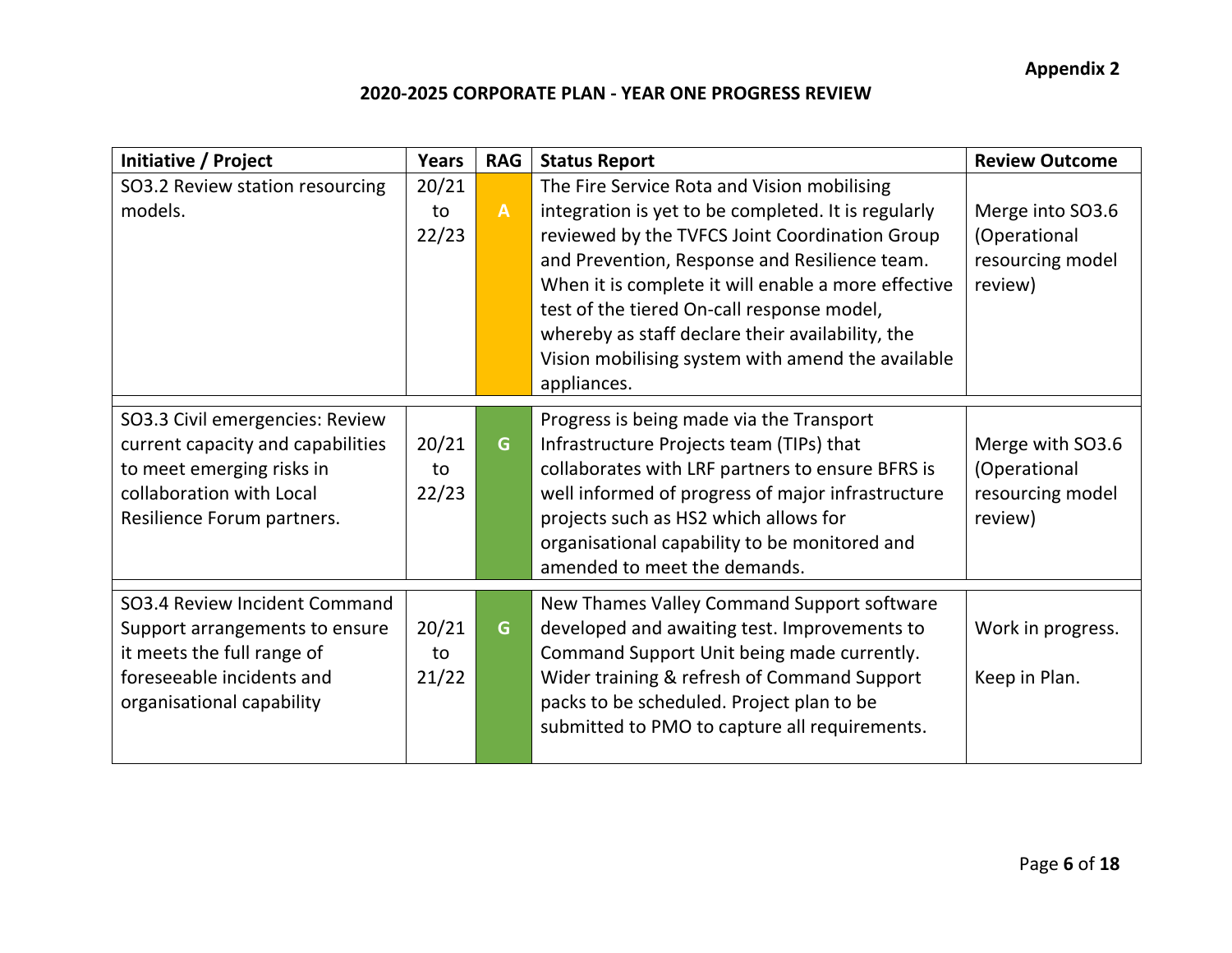| Initiative / Project                                                               | <b>Years</b>         | <b>RAG</b>   | <b>Status Report</b>                                                                                                                                                                                                                                                                                                                                                                                                                                                                                                                                                                   | <b>Review Outcome</b>                                                                                                                                                                                 |
|------------------------------------------------------------------------------------|----------------------|--------------|----------------------------------------------------------------------------------------------------------------------------------------------------------------------------------------------------------------------------------------------------------------------------------------------------------------------------------------------------------------------------------------------------------------------------------------------------------------------------------------------------------------------------------------------------------------------------------------|-------------------------------------------------------------------------------------------------------------------------------------------------------------------------------------------------------|
| SO3.5 Evaluate approach to                                                         |                      |              | New SSRA methodology developed and being built                                                                                                                                                                                                                                                                                                                                                                                                                                                                                                                                         | Reword to cover                                                                                                                                                                                       |
| managing site-specific                                                             | 20/21                | G            | in test by Active. Third party IT programmer is                                                                                                                                                                                                                                                                                                                                                                                                                                                                                                                                        | end to end Risk                                                                                                                                                                                       |
| operational risk to ensure                                                         |                      |              | quoting for development of staging platform                                                                                                                                                                                                                                                                                                                                                                                                                                                                                                                                            | management.                                                                                                                                                                                           |
| accurate and appropriate risk                                                      | to                   |              | between database and MDT risk card. Risk-card                                                                                                                                                                                                                                                                                                                                                                                                                                                                                                                                          | Scope to include                                                                                                                                                                                      |
| information is available at point                                                  |                      |              | review complete. Project rollout being                                                                                                                                                                                                                                                                                                                                                                                                                                                                                                                                                 | <b>Site Specific Risk</b>                                                                                                                                                                             |
| of need including better risk                                                      | 22/23                |              | scoped/scheduled. Full project plan to be                                                                                                                                                                                                                                                                                                                                                                                                                                                                                                                                              | Information and                                                                                                                                                                                       |
| information for Service Delivery /                                                 |                      |              | submitted to PMO/BTB soon. Proactive                                                                                                                                                                                                                                                                                                                                                                                                                                                                                                                                                   | <b>Property Risk</b>                                                                                                                                                                                  |
| wider organisation e.g. Site-                                                      |                      |              | engagement with regional services to achieve                                                                                                                                                                                                                                                                                                                                                                                                                                                                                                                                           | Management                                                                                                                                                                                            |
| Specific Risk Assessments (SSRA),                                                  |                      |              | common and consistent approach.                                                                                                                                                                                                                                                                                                                                                                                                                                                                                                                                                        | System Reviews.                                                                                                                                                                                       |
| domestic and firefighters' risk.                                                   |                      |              |                                                                                                                                                                                                                                                                                                                                                                                                                                                                                                                                                                                        | Keep in Plan.                                                                                                                                                                                         |
| SO3.6 Evaluate and implement<br>results of operational resourcing<br>model review  | 21/22<br>to<br>23/24 | $\mathbf{A}$ | Reviews of Operational Resourcing have been<br>shared with Representative bodies through the<br>Joint Consultation Forum. Currently drafting<br>overarching policy which encompasses multiple<br>policies into one document as appendices. Each<br>Appendix will then be reviewed and updated to<br>ensure consistency. Delay in progressing this has<br>been due to the C-19 pandemic where priorities<br>have been to maintain availability within the<br>current policy with awareness that some of the<br>terminology and technology has changed (e.g.<br>rota management systems) | Consolidate into<br>single work-stream<br>/ Project and also<br>include SO3.2<br>(Station resourcing<br>models), SE3.2<br>(USAR<br>engagement with<br><b>NRAT assessments</b><br>SE3.6 (Chiltern Fire |
| SO3.7 National resilience<br>capability review - Urban Search<br>and Rescue (USAR) | 23/24<br>to<br>24/25 | N/A          | Developments being monitored pending<br>engagement with national review due to<br>commence in 23/24.                                                                                                                                                                                                                                                                                                                                                                                                                                                                                   | Cover Review)<br>within scope.                                                                                                                                                                        |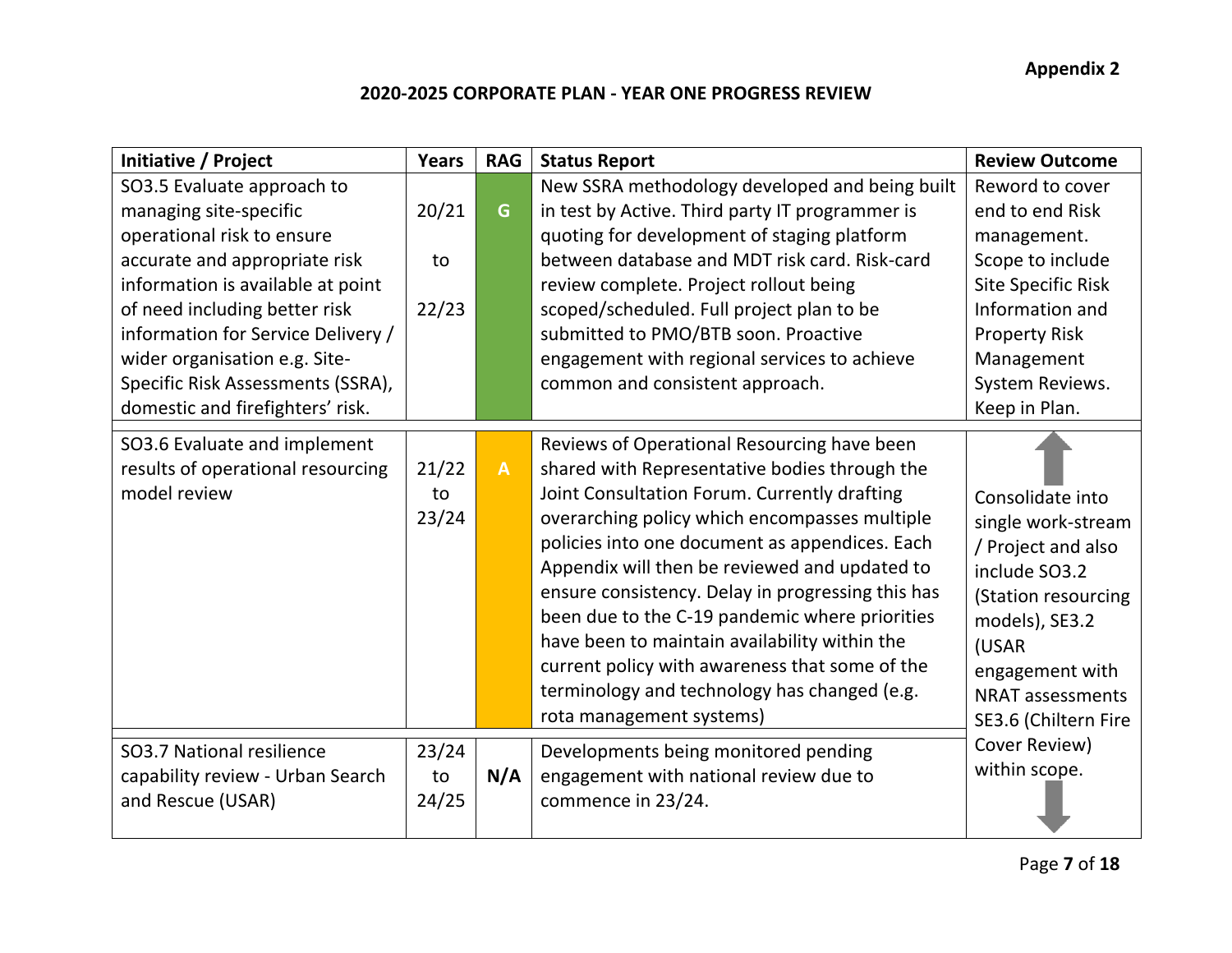**Appendix 2**

| Initiative / Project            | <b>Years</b> | <b>RAG</b>   | <b>Status Report</b>                               | <b>Review Outcome</b> |
|---------------------------------|--------------|--------------|----------------------------------------------------|-----------------------|
| SO3.8 Deliver the outcomes of   |              |              | There are two formal operational alignment         |                       |
| the Thames Valley Collaboration | 20/21        | $\mathsf{A}$ | collaboration projects currently reporting to the  | Refresh to include    |
| inter-operability programme.    | to           |              | Thames Valley Executive Board. The Breathing       | all aspects of        |
|                                 | 24/25        |              | Apparatus project is on target but vulnerable to   | collaboration         |
|                                 |              |              | risks created by COVID. The National Operational   | within scope.         |
|                                 |              |              | Guidance project is on target, with a requirement  |                       |
|                                 |              |              | to complete the Strategic Gap Analysis (SGA) this  | Keep in Plan.         |
|                                 |              |              | year. The SGA completion requires dedicated        |                       |
|                                 |              |              | resource from the Technical team and will be       |                       |
|                                 |              |              | intensive work. Other alignment work is            |                       |
|                                 |              |              | coordinated through the policy alignment team to   |                       |
|                                 |              |              | the operational alignment Programme Manager.       |                       |
|                                 |              |              |                                                    |                       |
| SO3.9 Mid-term review of 2020-  |              |              | Strategic developments at local and national level |                       |
| 25 Public Safety Plan           | 22/23        | N/A          | continue to be monitored ahead of the formal       | Keep in Plan          |
|                                 |              |              | review in 22/23.                                   |                       |
|                                 |              |              |                                                    |                       |
| SO3.10 Prepare 2025 - 2030      | 23/24        |              | The mid-term review will define the strategic      | Keep in Plan          |
| Public Safety Plan (PSP)        | to           | N/A          | context for the $2025 - 2030$ PSP.                 |                       |
|                                 | 24/25        |              |                                                    |                       |
|                                 |              |              |                                                    |                       |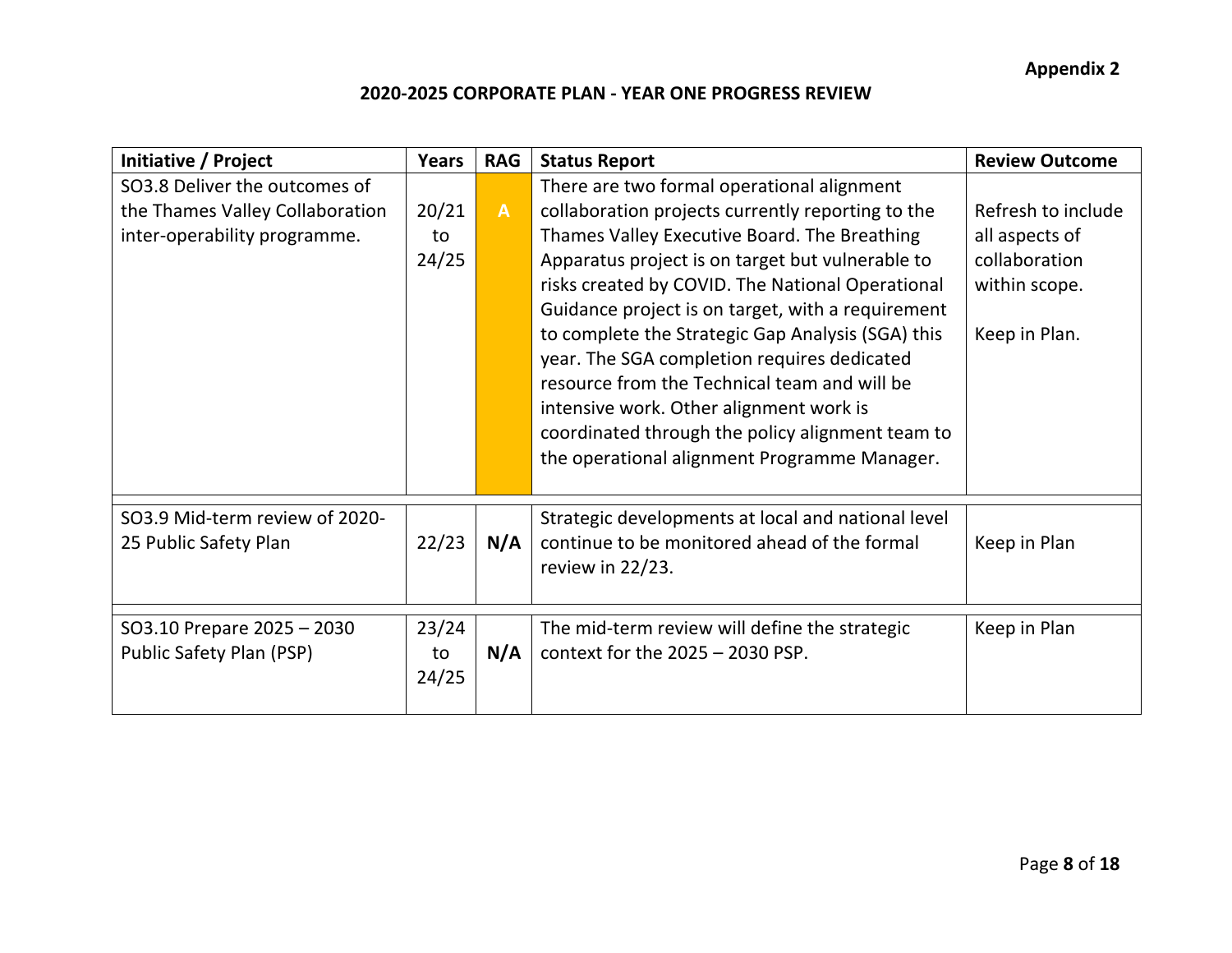**Strategic objective 4: To offer best value for money to our residents and businesses & ensure that the Service is compliant with regulatory requirements and recognised 'good practice' standards and can readily evidence this at all times.**

| Initiative / Project                      | <b>Years</b> | <b>RAG</b>     | <b>Status Report</b>                                                                           | <b>Review Outcome</b>                     |
|-------------------------------------------|--------------|----------------|------------------------------------------------------------------------------------------------|-------------------------------------------|
| SO4.1 Funding pressures:                  |              |                | Zero based budgeting completed for 20/21. The need                                             | Complete - remove                         |
| review of zero-based                      | 20/21        | $\mathsf{C}$   | for, and timing of, future zero based budgeting                                                | from Plan.                                |
| approach to budgeting to                  | &            |                | exercises will be considered in alignment with SO3.9                                           |                                           |
| ensure that the budgets                   | 24/25        |                | (the mid-term refresh of the 2020-25 Public Safety                                             |                                           |
| support the activity in the               |              |                | Plan) and added back into the Corporate Plan if                                                |                                           |
| Public Safety Plan.                       |              |                | required.                                                                                      |                                           |
| SO4.2 Funding pressures:                  | 20/21        |                | Uncertainty around how funding may look in the                                                 | Complete -                                |
| consider financial impact of              | to           | $\overline{C}$ | medium term as a direct impact of the Pandemic                                                 | addressed in financial                    |
| other themes contained in                 | 24/25        |                | which could influence how we prioritise in the public                                          | strategy and MTFP.                        |
| the Public Safety Plan                    |              |                | safety plan.                                                                                   | Remove from Plan.                         |
| <b>SO4.3 Funding Pressures:</b>           |              |                |                                                                                                | Update wording to                         |
| Review potential sources of               | 21/22        | N/A            | Not due to start until 21/22                                                                   | cover savings                             |
| other income and services                 |              |                |                                                                                                | challenges.                               |
| that we charge for.                       |              |                |                                                                                                | Keep in Plan                              |
| SO4.4 Implement legislated                | 20/21        |                | Uncertainty persists regarding pensions following the                                          | Merge with SE1.2.                         |
| changes to Firefighter<br>Pension Scheme. | to<br>23/24  | G              | ruling in December 2018 that the transitional<br>arrangements introduced for the firefighters' | (Update workforce<br>plan to take account |
|                                           |              |                | schemes in 2015 were discriminatory. It is expected                                            | of McCloud/Sargeant                       |
|                                           |              |                | that this will increase the longer-term costs of the                                           | Judgement)                                |
|                                           |              |                |                                                                                                |                                           |
|                                           |              |                | firefighters' schemes, although it is not yet possible to<br>quantify the impact.              | Reword to cover all                       |
|                                           |              |                |                                                                                                |                                           |
|                                           |              |                |                                                                                                | the impacts of                            |
|                                           |              |                |                                                                                                | pensions.                                 |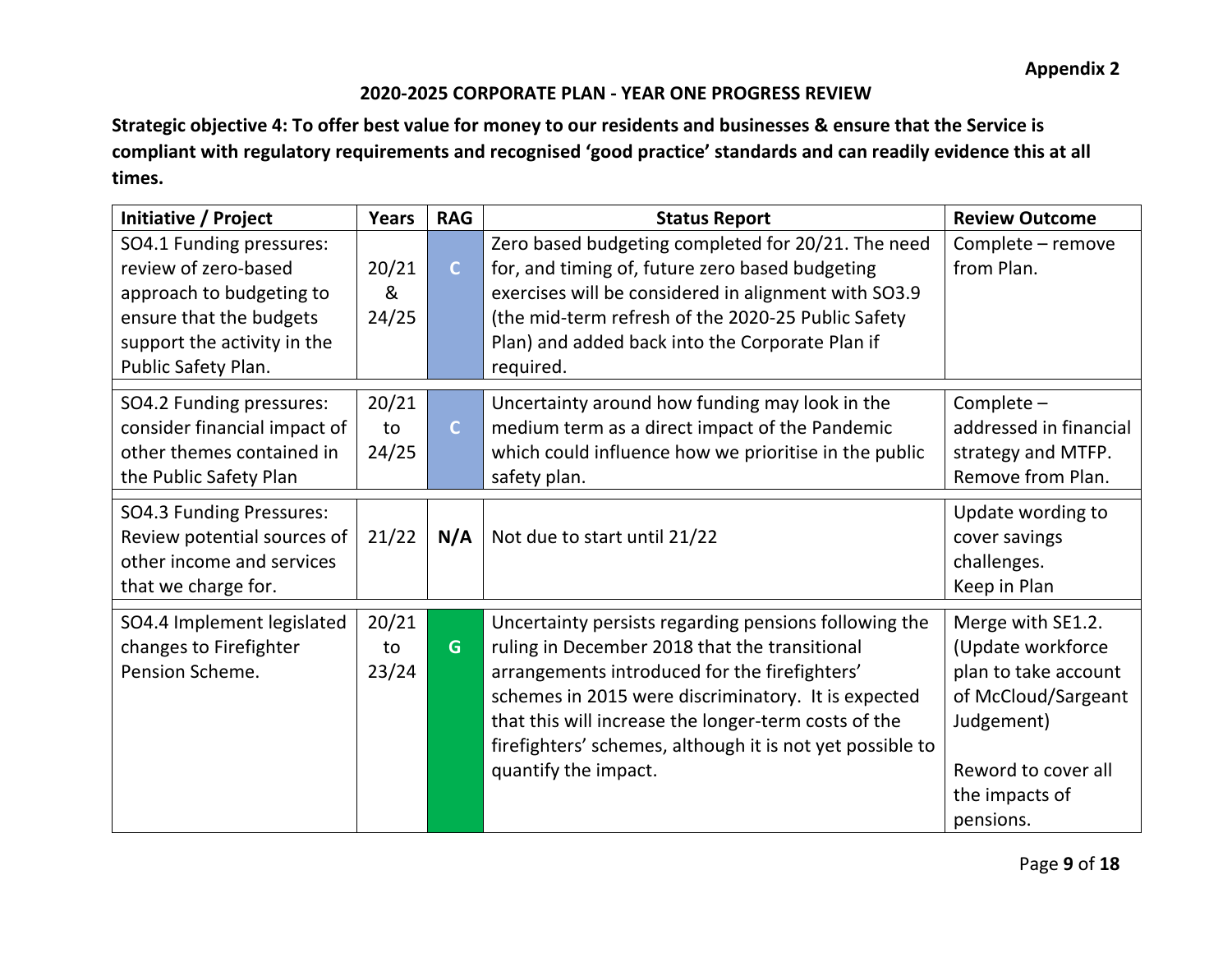## **Strategic Enabler 1: To optimise the contribution and well-being of our people.**

| Initiative / Project     | <b>Years</b> | <b>RAG</b>   | <b>Status Report</b>                                  | <b>Review Outcome</b>    |
|--------------------------|--------------|--------------|-------------------------------------------------------|--------------------------|
| SE1.1 Continue to        |              |              | Complex workforce planning scenarios being            | Consolidate with SE1.3   |
| develop approach to      | 20/21        | G            | produced to identify timescales for recruitment /     | to 1.8 and restructure   |
| workforce planning to    | to           |              | resourcing activity. This includes Firefighter        | into three People and    |
| inform recruitment and   | 22/23        |              | recruitment and the timetabling of development        | Wellbeing themes         |
| staff development        |              |              | centres to ensure development pools are               | covering:                |
| strategies.              |              |              | replenished. More detailed analysis being             | 1) Workforce Planning &  |
|                          |              |              | undertaken of retirement forecasts, to identify what  | Recruitment;             |
|                          |              |              | skills individuals hold that will be exiting the      | 2) Developing our        |
|                          |              |              | organisation and this is being fed into the 2021/22   | People/Training;         |
|                          |              |              | <b>Training Needs Analysis.</b>                       | 3) Looking after our     |
|                          |              |              |                                                       | people.                  |
| SE1.2 Update workforce   |              |              | Detailed workforce planning scenarios, specific to    | Merge with SO4.4         |
| planning to take account | 20/21        | G            | the McCloud / Sargeant Judgement have been            |                          |
| of McCloud/Sargeant      | to           |              | undertaken. Impact of potential outcomes assessed     | Reword to cover all the  |
| Judgement and ensure     | 22/23        |              | and necessary action taken. For example, senior level | impacts of pensions.     |
| processes for            |              |              | assessment centres ran in 2020, including external    |                          |
| recompensing affected    |              |              | candidates. These scenarios are continually reviewed  |                          |
| staff are sufficiently   |              |              | against any updated guidance produced.                |                          |
| resourced.               |              |              |                                                       |                          |
| SE1.3 Continue           |              |              | Apprenticeship options paper planned for the CFA      |                          |
| development and roll-    | 20/21        | $\mathbf{A}$ | December 2020, placed on hold to allow a full review  | Consolidate SE1.3 to 1.8 |
| out of more flexible &   | to           |              | of the recruitment and training process from latest   | and restructure into     |
| innovative employment    | 22/23        |              | Apprentice intake. In addition, new developments      | three People and         |
| and apprenticeship       |              |              | for the FF Apprenticeship have been issued by         | Wellbeing themes         |
| opportunities.           |              |              | Education Skills Funding Agency, which will impact    |                          |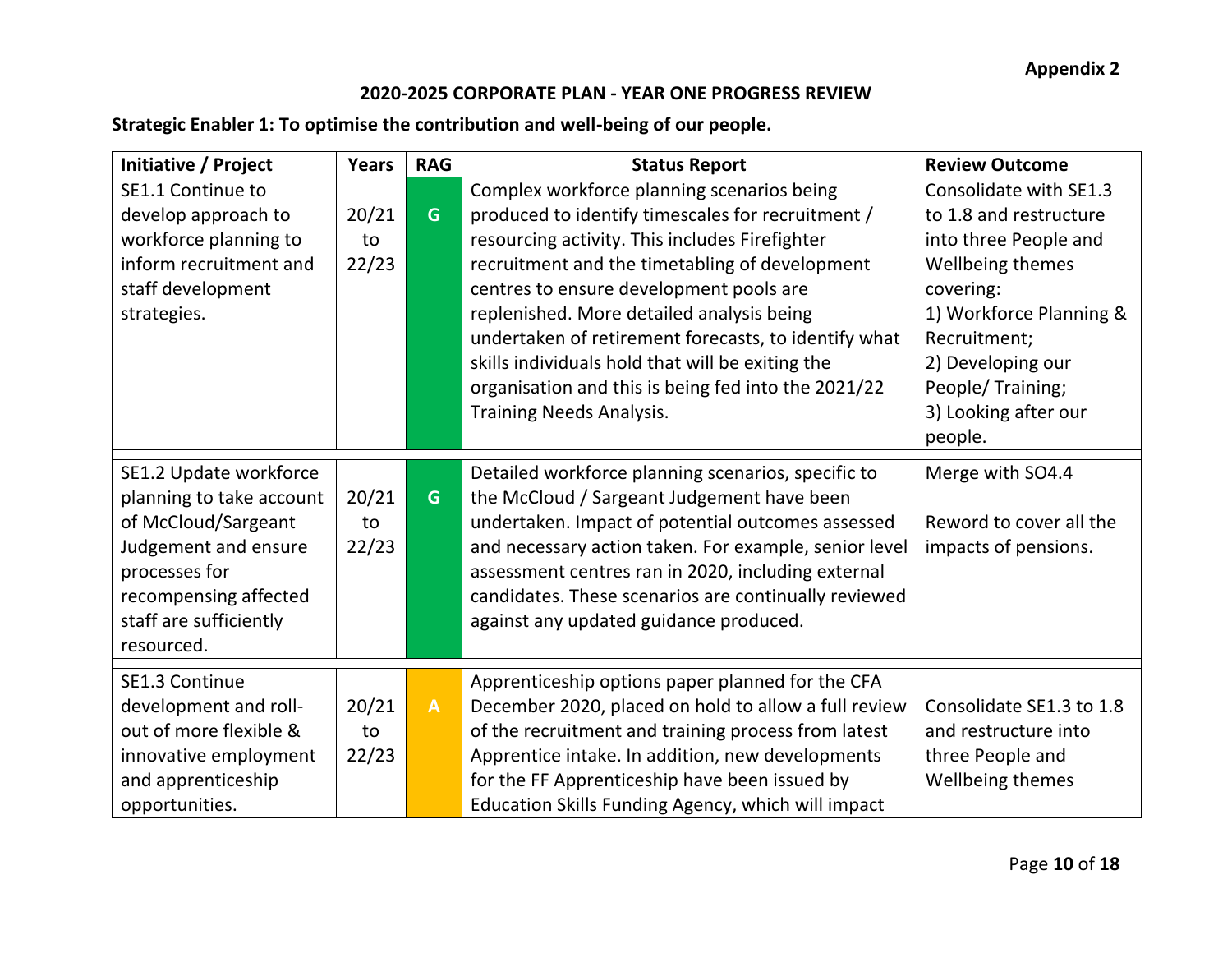|                                                                                                                                                 |                      |    | future delivery. These impacts need to be assessed<br>and considered as part of the broader<br>recruitment/employment options.                                                                                                                                                                                                                                                                                                                                                                                                                                                                                                                                                                                                                                                                                                    |                                                                                                                                                      |
|-------------------------------------------------------------------------------------------------------------------------------------------------|----------------------|----|-----------------------------------------------------------------------------------------------------------------------------------------------------------------------------------------------------------------------------------------------------------------------------------------------------------------------------------------------------------------------------------------------------------------------------------------------------------------------------------------------------------------------------------------------------------------------------------------------------------------------------------------------------------------------------------------------------------------------------------------------------------------------------------------------------------------------------------|------------------------------------------------------------------------------------------------------------------------------------------------------|
| SE1.4 Align training<br>strategy and priorities to<br>meet future needs.                                                                        | 20/21<br>To<br>21/22 | G. | <b>Quarterly Training Strategy Group (TSG) meetings</b><br>held to review training priorities against approved<br>funding. Department Managers liaised with to<br>receive up to date forecasts on spending vs training<br>planned to be procured and this is fed back into the<br>TSG. This then enables the TSG to re-prioritise<br>funding or approve additional spending (within<br>budget) to required area - for example and<br>additional On-Call Breathing Apparatus course.                                                                                                                                                                                                                                                                                                                                               | Consolidate SE1.3 to 1.8<br>and restructure into<br>three People and                                                                                 |
| SE1.5 Continue to<br>explore ways of<br>supporting and<br>enhancing health and<br>well-being of staff as<br>their life circumstances<br>change. | 20/21<br>to<br>24/25 | G  | Wellbeing group membership and terms of reference<br>reviewed and re-established. The group meet<br>regularly to review the Blue Light Framework and<br>associated actions. This supports / feeds into the<br>Service's Wellbeing strategy, which has been<br>refreshed. Regular communications sent to<br>employees on welfare support, including Employee<br>Assistance Programme, Occupational Health, Mental<br>Health First Aiders / Champions, the Firefighters<br>Charity and Employee Relations team support. The<br>new Welfare Officer is due to start in March 2021.<br>Trauma Support process and guidance reviewed and<br>published. The recent HMICFRS Covid Report 'staff<br>health and safety and wellbeing' section states that<br>"Staff wellbeing is a clear priority for the Service<br>during the pandemic". | Wellbeing themes<br>covering:<br>1) Workforce Planning &<br>Recruitment;<br>2) Developing our<br>People/Training;<br>3) Looking after our<br>people. |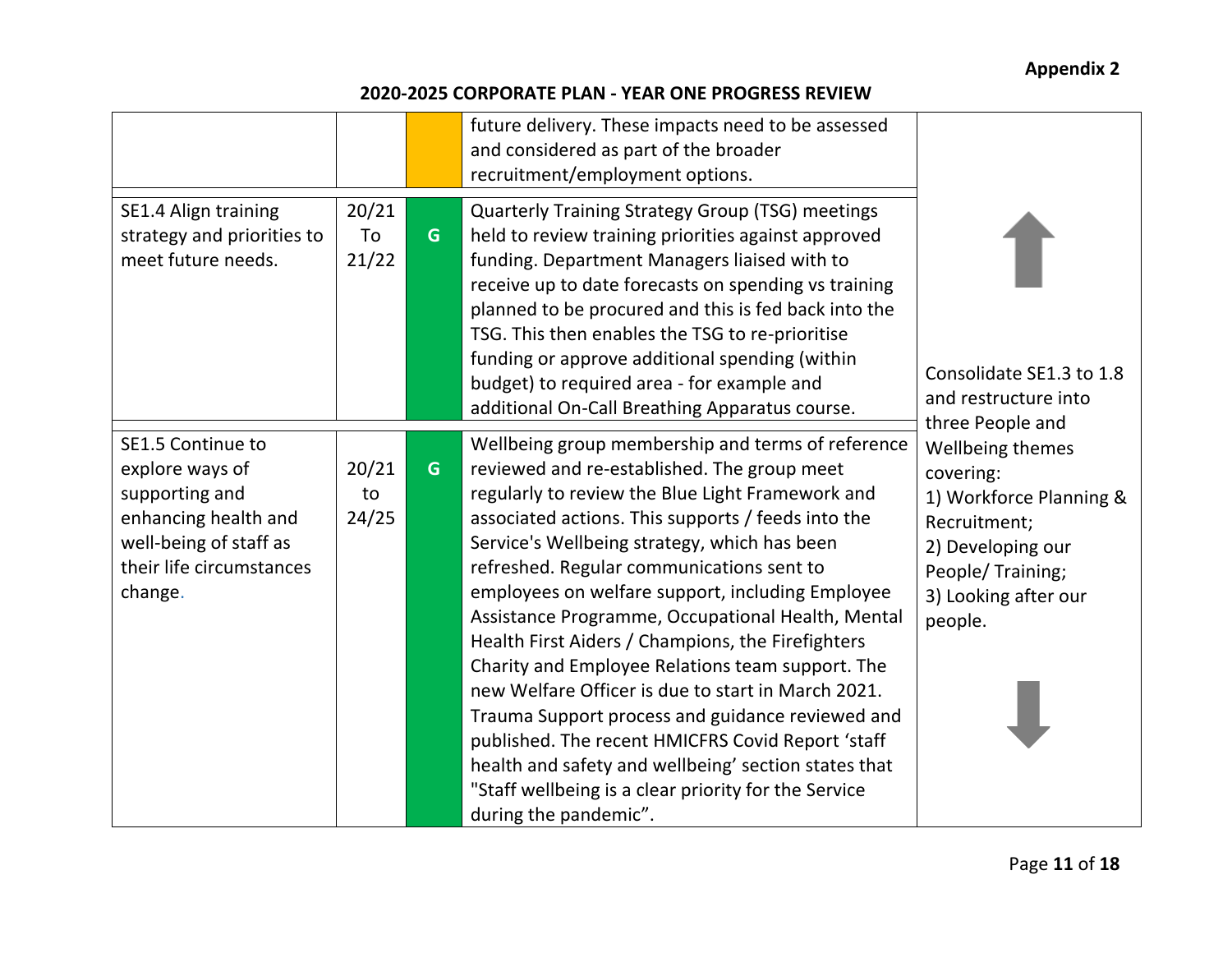| SE1.6 Implement                 |       |   | Employee Engagement group established, project        |                         |
|---------------------------------|-------|---|-------------------------------------------------------|-------------------------|
| biennial Culture Survey         | 20/21 | G | plan written for biennial surveys run by external     |                         |
| aligned with HMICFRS            |       |   | organisation. The Culture Survey ran in January 2020, |                         |
| staff survey.                   | 22/23 |   | with increased participation, following continuous    |                         |
|                                 |       |   | communications. Results of the survey were            |                         |
|                                 | 24/25 |   | communicated to employees across the organisation     |                         |
|                                 |       |   | in February / March 2020. Bespoke questions           |                         |
|                                 |       |   | information communicated to stakeholders to aid       |                         |
|                                 |       |   | future plans, for example EDI and Wellbeing. Action   |                         |
|                                 |       |   | plans being worked on by teams. Free text questions   | Consolidate with SE1.3  |
|                                 |       |   | analysed for themes and communicated.                 | to 1.8 and restructure  |
| <b>SE1.7 Equality Diversity</b> |       |   | EDI objectives and 6,12, 18-month action plan         | into three People and   |
| and Inclusion Action Plan       | 20/21 | G | presented to June 2020 Fire Authority. EDI group      | Wellbeing themes        |
| / objectives reporting (to      | to    |   | refreshed with employees from across the              | covering:               |
| <b>Performance Monitoring</b>   | 21/22 |   | organisation. Monthly meetings take place to review   | 1) Workforce Planning & |
| Board / Fire Authority).        |       |   | actions and for group members to report progress      | Recruitment;            |
|                                 |       |   | on their workstreams.                                 | 2) Developing our       |
|                                 |       |   |                                                       | People/Training;        |
| SE1.8 Develop /                 | 20/21 |   | Business Continuity and Resilience report presented   | 3) Looking after our    |
| implement pan-                  | to    | G | to the Executive Committee on 16 September 2020.      | people.                 |
| organisational                  | 24/25 |   | This sets out the outcomes of the most recent 2020    |                         |
| succession plan                 |       |   | <b>Business Continuity and Resilience Workforce</b>   |                         |
| (HMICFRS Area for               |       |   | Succession Planning review and details the necessary  |                         |
| Improvement):                   |       |   | safeguards and contingency plans that are in place to |                         |
| undertake regular               |       |   | future proof the organisation, mitigate risk and      |                         |
| systematic and rigorous         |       |   | optimise opportunities during a period of significant |                         |
| <b>Strategic Workforce and</b>  |       |   | change and increasing demands. This succession plan   |                         |
| <b>Succession Planning</b>      |       |   | includes SMB and other critical roles / middle        |                         |
| processes, incorporating        |       |   | managers. SMB approved the Leadership and             |                         |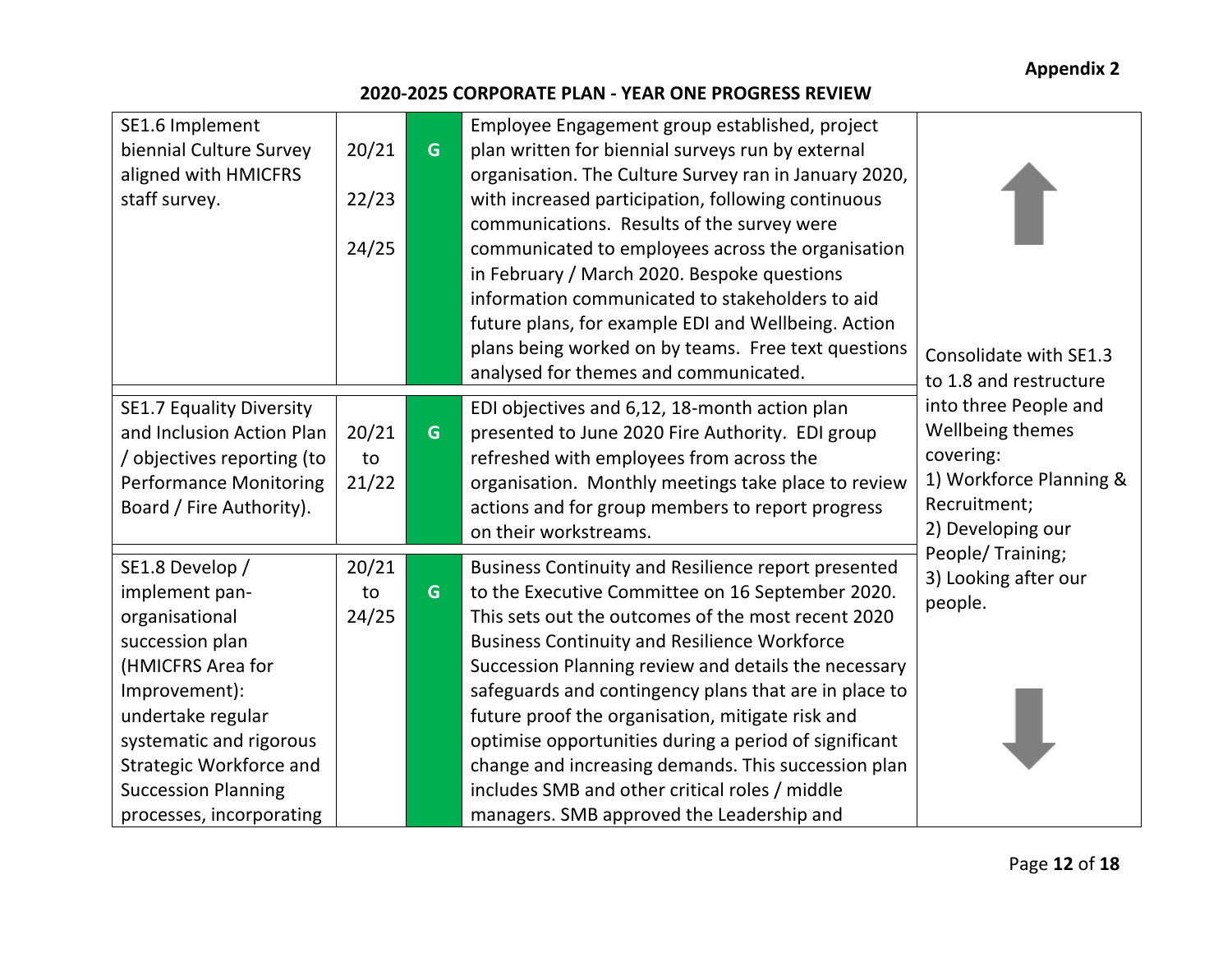| 2020-25 PSP                | Management Development Framework. This project          |                          |
|----------------------------|---------------------------------------------------------|--------------------------|
| requirements and           | will evaluate the effectiveness of current leadership   |                          |
| horizon scanning of        | and management development and establish staff          | Consolidate SE1.3 to 1.8 |
| likely future external and | and organisational requirements. The project will       | and restructure into     |
| internal challenges.       | then go on to deliver a framework that can be           | three People and         |
|                            | utilised by all staff to enable everyday leadership and | Wellbeing themes         |
|                            | management. The framework will improve the              |                          |
|                            | effectiveness of existing managers as well as provide   |                          |
|                            | development opportunities and pathways for future       |                          |
|                            | managers and leaders of the organisation.               |                          |

**Strategic Enabler 2: Information Management Systems and Processes: to ensure that risk, performance, financial and management information is accurate, relevant and delivered to users in an efficient, timely, effective and secure way.**

| Initiative / Project             | Years | <b>RAG</b> | <b>Status Report</b>                                 | <b>Review Outcome</b> |
|----------------------------------|-------|------------|------------------------------------------------------|-----------------------|
| SE2.1 Technology,                | 20/21 |            | We continue to support the move from Airwave to      | Revise scope to       |
| information and systems          | to    | G          | ESMCP constrained by the speed at which this project | include MS365 /       |
| security: continue to            | 22/23 |            | is moving.                                           | Wide Area Network /   |
| improve resilience of            |       |            |                                                      | ESMCP/ emerging       |
| information and                  |       |            | The move to Microsoft 365 is moving ahead but        | risks.                |
| communication systems via        |       |            | constrained by the capacity of the ICT Team          |                       |
| opportunities such as the        |       |            |                                                      | Keep in Plan.         |
| <b>Emergency Services Mobile</b> |       |            |                                                      |                       |
| Communications                   |       |            |                                                      |                       |
| Programme (ESMCP) and            |       |            |                                                      |                       |
| Microsoft 365                    |       |            |                                                      |                       |
| implementation.                  |       |            |                                                      |                       |
|                                  |       |            |                                                      |                       |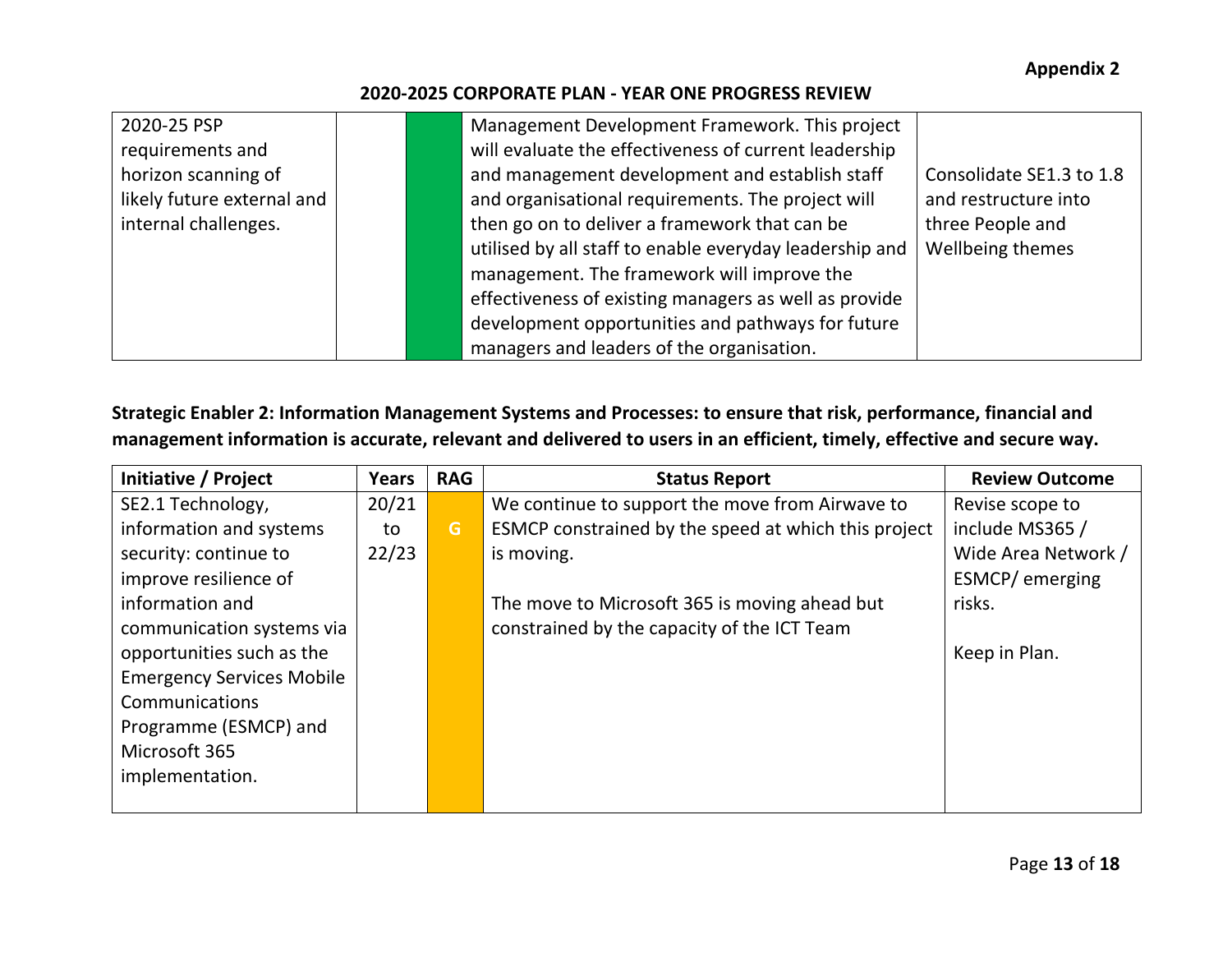| Initiative / Project                                                                                                                                                                                                                                                                                                                                                  | <b>Years</b>         | <b>RAG</b>   | <b>Status Report</b>                                                                                                                                                                                                                                                                                               | <b>Review Outcome</b>                                                                                     |
|-----------------------------------------------------------------------------------------------------------------------------------------------------------------------------------------------------------------------------------------------------------------------------------------------------------------------------------------------------------------------|----------------------|--------------|--------------------------------------------------------------------------------------------------------------------------------------------------------------------------------------------------------------------------------------------------------------------------------------------------------------------|-----------------------------------------------------------------------------------------------------------|
| SE2.2 Technology, information<br>and systems security: assess,<br>identify and resolve potential<br>capability gaps in relation to<br>emerging risks.                                                                                                                                                                                                                 | 20/21<br>to<br>24/25 | $\mathsf{C}$ | Systems security has remained at the forefront of<br>the ICT plan. Upgrades and patches are applied in a<br>timely manner and ICT staff complete annual<br>training to support increasing their knowledge of<br>emerging risks.                                                                                    | <b>Remove from Plan</b><br>- incorporated<br>into business as<br>usual.                                   |
| SE2.3 Information governance:<br>Improvements in records<br>management, to include the<br>completion and maintenance of<br>retention schedules, to<br>facilitate development of file<br>structures that enable and<br>assure security, integrity and<br>availability of Authority<br>information and compliance<br>with data protection legislation<br>/ regulations. | 20/21<br>to<br>24/25 | $\mathbf{A}$ | Training and support available as required.<br>Initiatives identified to prevent access to networks<br>without entries to the schedule being made. Still<br>issues around acceptance of pan-organisational<br>responsibility for ownership and management of<br>Authority records and compliance with legislation. | Keep in Plan.<br>Confirm focus for<br>21/22.                                                              |
| <b>SE2.4 Review contractual</b><br>arrangements involving third<br>party processing of Authority<br>information / data to assure<br>secure storage and<br>management.                                                                                                                                                                                                 | 20/21<br>to<br>24/25 | $\mathsf{C}$ | Development of procurement processes has been a<br>major contribution to identification of information<br>security issues, from capturing third party<br>processing requirements through to ensuring the<br>right contracts are in place.                                                                          | Complete and<br>embedded in our<br>procurement<br>processes and<br>procedures.<br><b>Remove from Plan</b> |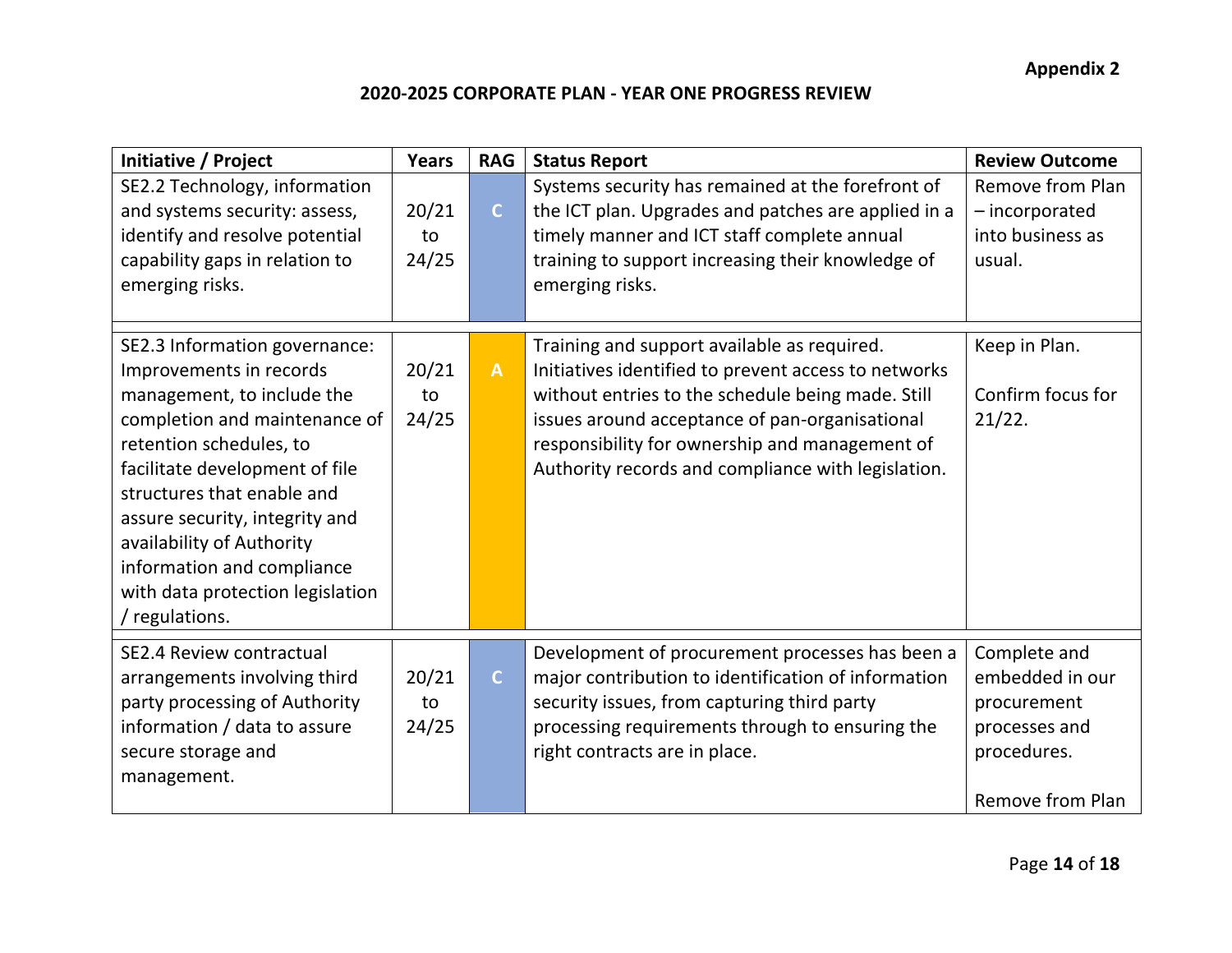## **Appendix 2**

| Initiative / Project                                                                                                                                                                                     | <b>Years</b>         | <b>RAG</b>     | <b>Status Report</b>                                                                                                                                                                                                                                                                                                                                                                                                                                                                       | <b>Review Outcome</b>                                                                                                                                                     |
|----------------------------------------------------------------------------------------------------------------------------------------------------------------------------------------------------------|----------------------|----------------|--------------------------------------------------------------------------------------------------------------------------------------------------------------------------------------------------------------------------------------------------------------------------------------------------------------------------------------------------------------------------------------------------------------------------------------------------------------------------------------------|---------------------------------------------------------------------------------------------------------------------------------------------------------------------------|
| SE2.5 Information security:<br>Improvements in security of<br>Authority premises to deter<br>unauthorised access and<br>protect the confidentiality,<br>integrity and availability of<br>Authority data. | 20/21<br>to<br>24/25 | G              | Premises security across the estate is regularly<br>monitored by the Property team. The Blue Light<br>Hub achieved 'Secured by Design' status, which is a<br>recognition of the security of buildings and their<br>immediate surroundings.                                                                                                                                                                                                                                                 | Merge and include<br>within scope of<br>SE3.8 (Review of<br><b>BFRS</b> station<br>accommodation<br>requirements).                                                        |
| <b>SE2.6 Performance</b><br>management: Refreshed<br>response performance<br>arrangements linked to revised<br>station planning process.                                                                 | 20/21<br>to<br>22/22 | $\overline{A}$ | Revised station grounds have been agreed. Station<br>plans have been trialled, rollout to be completed in<br>early 2021.<br>Performance Management Board renamed to<br>Performance Monitoring board and Terms of<br>Reference and Membership refreshed. Review of<br>measures / balanced score card to be completed to<br>ensure it is fit for purpose.                                                                                                                                    | Revise scope to<br>refer to wider<br>review of<br>performance<br>information<br>architecture and<br>revised focus of<br>Performance<br>Monitoring Board.<br>Keep in Plan. |
| SE2.7 Preparedness and<br>improvement visits:<br>development of methodology<br>to identify and assure on<br>station environment and<br>supporting functions.                                             | 20/21<br>to<br>22/22 | $\mathsf{C}$   | The station improvement and preparedness visits<br>have been taking place throughout the second part<br>of last year. There was a hope to launch this more<br>broadly across the whole service in January but<br>COVID has delayed this slightly, but we are ready to<br>go with this and feedback from the stations has<br>been very good and the engagement has been very<br>effective. There has been lots of learning from the<br>process that have led to improvements<br>throughout. | Substantially<br>complete.<br>Remove from Plan.                                                                                                                           |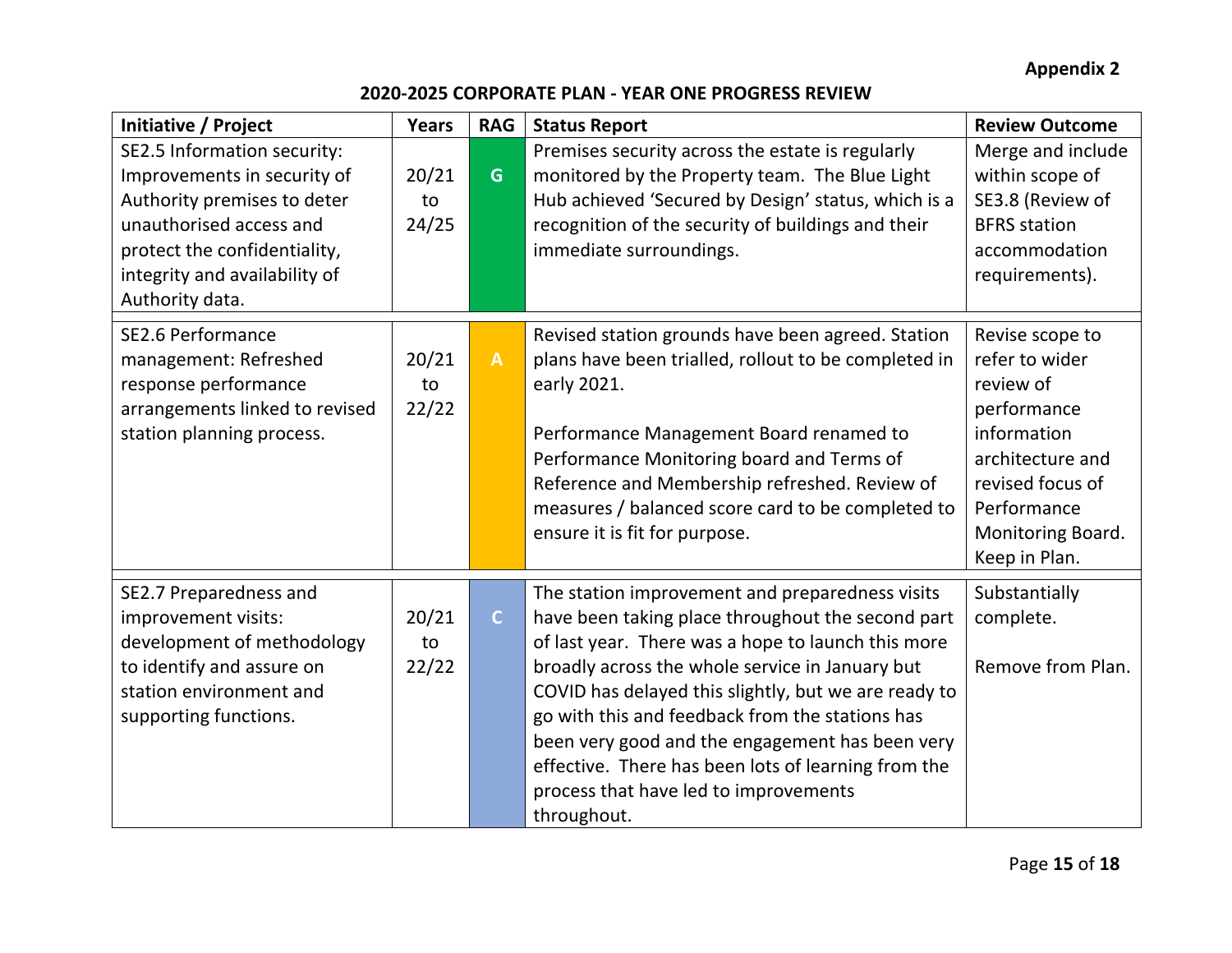| SE2.8 Review / enhance overall   |       |   | System-build complete. Ready for roll out across | Focus on            |
|----------------------------------|-------|---|--------------------------------------------------|---------------------|
| Service resilience structures    | 20/21 | A | Service in alignment with Covid recovery plan.   | educating staff.    |
| and processes including roll out | to    |   |                                                  | Defer rollout until |
| of new business continuity       | 22/22 |   |                                                  | Summer.             |
| management process and           |       |   |                                                  | Keep in Plan.       |
| supporting software.             |       |   |                                                  |                     |
|                                  |       |   |                                                  |                     |

## **Strategic Enabler 3: Assets and Equipment: to provide high quality, cost effective assets and equipment with sufficient flexibility to adapt to changing requirements.**

| Initiative / Project     | <b>Years</b> | <b>RAG</b>   | <b>Status Report</b>                                      | <b>Review Outcome</b> |
|--------------------------|--------------|--------------|-----------------------------------------------------------|-----------------------|
| SE3.1 Civil emergencies: | 20/21        |              | This is ongoing and therefore doesn't have a target       | Now embedded as       |
| Continue to identify and | to           | $\mathsf{C}$ | completion date. The commitment to the Red Fleet          | part of normal        |
| act on opportunities to  | 24/25        |              | replacement program ensures the older and more            | operating             |
| reduce our carbon        |              |              | polluting appliances are being replaced with new          | procedures.           |
| footprint e.g. by using  |              |              | vehicles that are more efficient and meet the latest      |                       |
| electric vehicles.       |              |              | and lowest emission levels.                               | Remove from Plan.     |
|                          |              |              | As and when fleet vehicles are due for replacement,       |                       |
|                          |              |              | the use and requirement is continually assessed to        |                       |
|                          |              |              | ensure the replacement vehicle is best suited to the      |                       |
|                          |              |              | role and is cost effective.                               |                       |
|                          |              |              | The use of electric or alternatively powered vehicles     |                       |
|                          |              |              | are always considered and will be used when they can      |                       |
|                          |              |              | meet the demands of the role and are the most cost-       |                       |
|                          |              |              | effective option. The infrastructure for electric vehicle |                       |
|                          |              |              | charging is also a deciding factor when assessing the     |                       |
|                          |              |              | suitability of electric vehicles.                         |                       |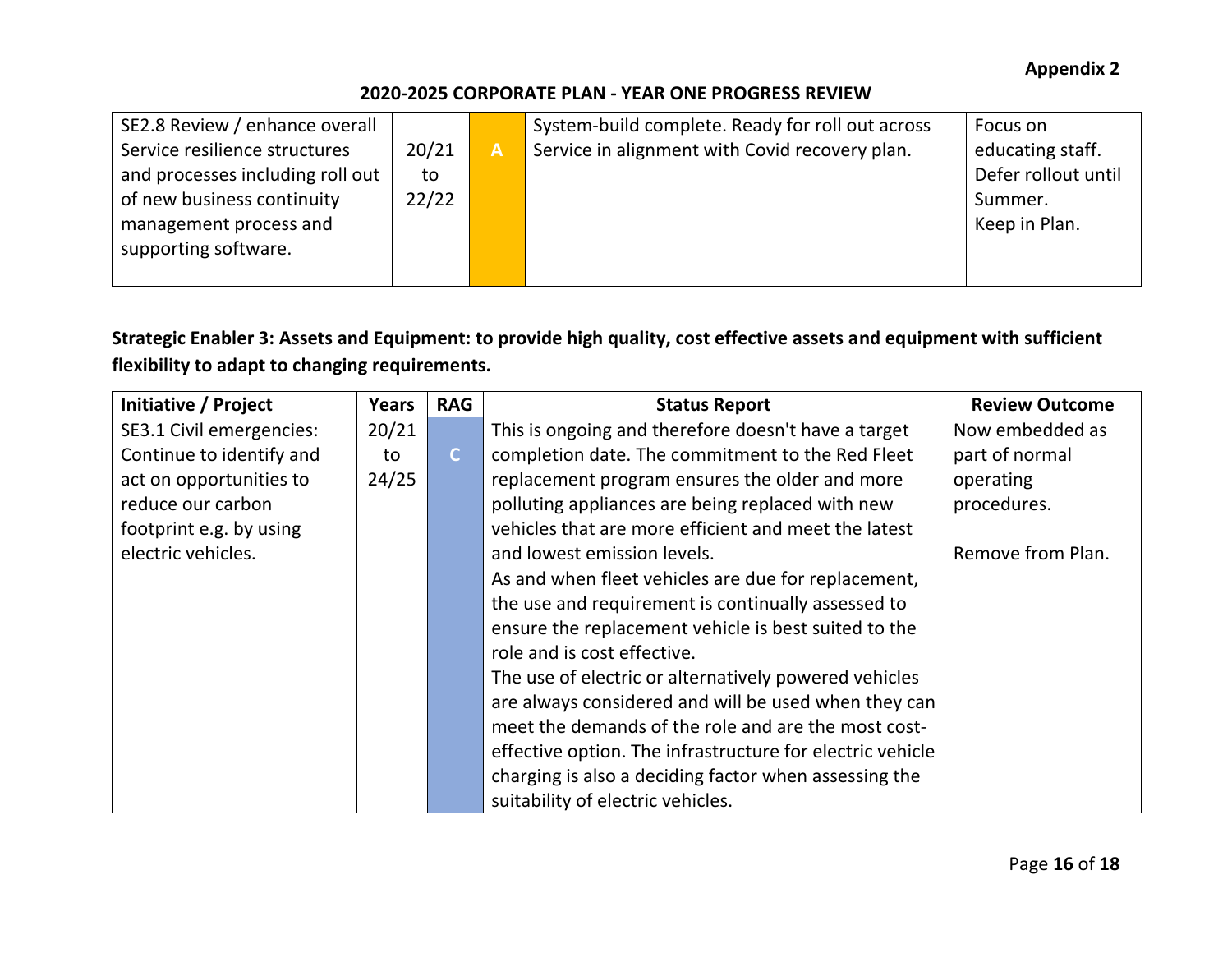| Initiative / Project                                                                                                     | <b>Years</b>         | <b>RAG</b>   | <b>Status Report</b>                                                                                                                                                                                                                                                                                                                                                        | <b>Review Outcome</b>                                                                                                                                                    |
|--------------------------------------------------------------------------------------------------------------------------|----------------------|--------------|-----------------------------------------------------------------------------------------------------------------------------------------------------------------------------------------------------------------------------------------------------------------------------------------------------------------------------------------------------------------------------|--------------------------------------------------------------------------------------------------------------------------------------------------------------------------|
| SE3.2 Urban Search and<br>Rescue (USAR) -<br>engagement with National<br>Resilience Assurance Team<br>(NRAT) assessments | 20/21<br>to<br>24/25 | $\mathsf{C}$ | The recent USAR regional exercise hosted by BFRS<br>received excellent feedback and a good formal report<br>from NRAT. We have also been commended for our<br>improved communication both nationally and within<br>the region. Our self-assessment against NRAT<br>requirements has improved as well. There is a good<br>plan to further improve our reputation nationally. | Merge any future<br>requirements into<br>SO3.6 (Operational<br>resourcing model<br>review)                                                                               |
| SE3.3 Headquarters / Unit<br>7 Review                                                                                    | 24/25                | G.           | On track with 1 year rolling contract agreed with<br>annual break clause                                                                                                                                                                                                                                                                                                    | Move forward to<br>21/22 given target<br>notice date of March<br>2022 and consolidate<br>with SE3.8 (Review of<br><b>BFRS</b> station<br>accommodation<br>requirements). |
| SE3.4 Blue Light Hub -<br>benefits realisation                                                                           | 20/21<br>to<br>21/22 | $\mathsf{C}$ | Some benefits are being recognised already through<br>local ways of working. Increase in opportunities to<br>form and improve relationships. During COVID<br>response, we have been provided the opportunity to<br>receive C-19 vaccinations (all staff at BLH)                                                                                                             | Complete. Remove<br>from Plan.<br>Add Project review to<br>forward planner                                                                                               |
| SE3.5 Bletchley / Great<br>Holm site de-<br>commissioning                                                                | 20/21                | $\mathsf{C}$ | Bletchley has been disposed of and Great Holm is in<br>process of being marketed for sale. Great Holm also<br>needs internal buildings clearance which we hope to<br>complete in March 2021.                                                                                                                                                                                | Complete.<br><b>Remove from Plan</b>                                                                                                                                     |